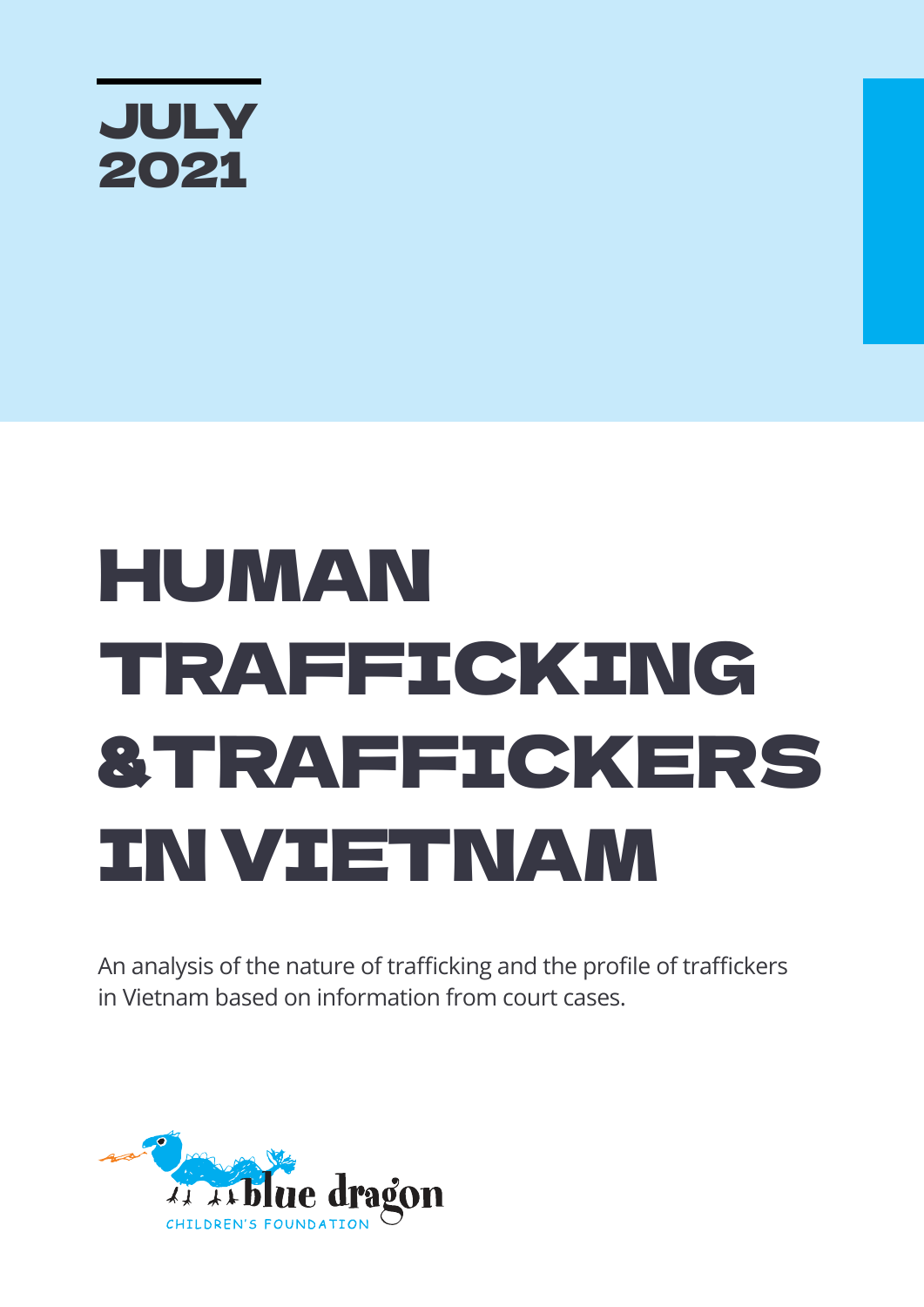### TABLE OF CONTENTS

| <b>Background and purpose</b>                             | $\overline{4}$ |
|-----------------------------------------------------------|----------------|
| <b>Key learnings</b>                                      | $\overline{4}$ |
| Demographics of victims and traffickers                   | $\overline{4}$ |
| About the crime of human trafficking                      | 5              |
| About the traffickers and their victims                   | 5              |
| Law enforcement                                           | 6              |
| <b>Data limitations</b>                                   | 6              |
| Part 1: General information from the prosecuted cases     | $\overline{7}$ |
| <b>Location of traffickers</b>                            | 8              |
| <b>Relationship between victims and traffickers</b>       | 10             |
| How were the victims rescued?                             | 10             |
| <b>Form of trafficking</b>                                | 12             |
| Where the traffickers crossed the border                  | 13             |
| <b>Time in slavery</b>                                    | 14             |
| Part 2: Profile of traffickers and trafficking in Vietnam | 15             |
| <b>Age and gender</b>                                     | 15             |
| <b>Educational background</b>                             | 16             |
| <b>Ethnicity of traffickers</b>                           | 17             |
| <b>Other background</b>                                   | 19             |
| The nature of trafficking in Vietnam                      | 20             |
| <b>Payment received by traffickers</b>                    | 21             |
| <b>Sentences for prosecuted traffickers</b>               | 22             |
| <b>Compensation awarded to victims</b>                    | 23             |
| <b>Part 3: Implications of this information</b>           | 24             |
| Informing community prevention strategies                 | 24             |
| <b>Strengthening law enforcement</b>                      | 25             |
| <b>Part 4: Recommendations</b>                            | 26             |
| <b>Prevention of trafficking</b>                          | 26             |
| <b>Law enforcement</b>                                    | 26             |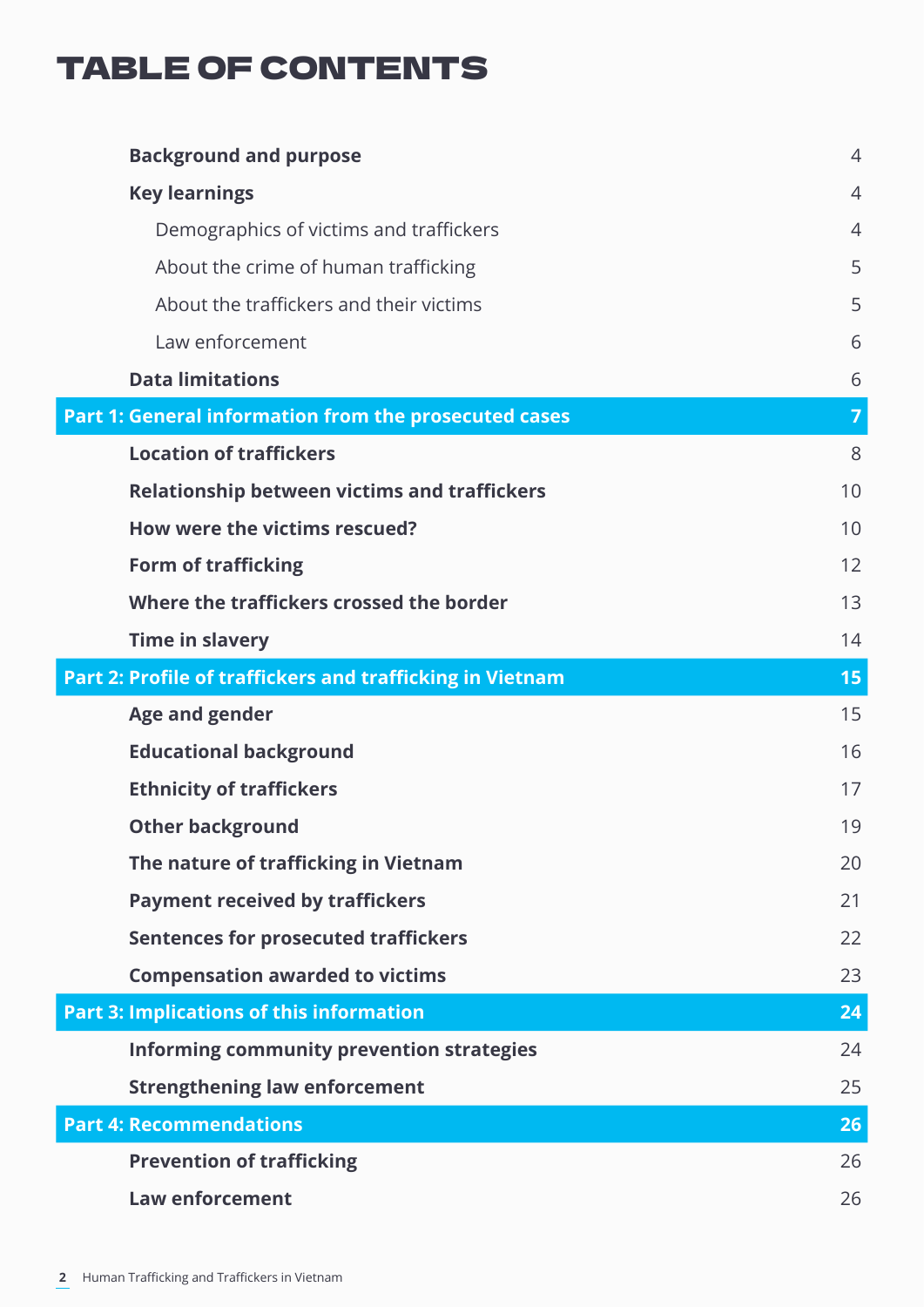### TABLE OF FIGURES

| Table 1: Data on which this report is based                       | $\overline{4}$ |
|-------------------------------------------------------------------|----------------|
| <b>Table 2: Date of court cases</b>                               | $\overline{7}$ |
| Table 3: Where the cases were held, by region                     | $\overline{7}$ |
| <b>Table 4: Region of traffickers</b>                             | 8              |
| <b>Table 5: Region of victims</b>                                 | 9              |
| Table 6: Relationship between victims and traffickers             | 10             |
| <b>Table 7: Method of rescue</b>                                  | 11             |
| <b>Table 8: Rescued in action, by year</b>                        | 12             |
| <b>Table 9: Form of trafficking</b>                               | 13             |
| Table 10: Province where victims crossed the border               | 13             |
| <b>Table 11: Age of traffickers</b>                               | 15             |
| <b>Table 12: Gender of prosecuted traffickers</b>                 | 16             |
| <b>Table 13: Ethnicity of prosecuted traffickers</b>              | 17             |
| <b>Table 14: Educational background of prosecuted traffickers</b> | 18             |
| <b>Table 15: Background of prosecuted traffickers</b>             | 19             |
| Table 16: Means of recruitment of victims in successful cases     | 21             |
| <b>Table 17: Sentences awarded</b>                                | 23             |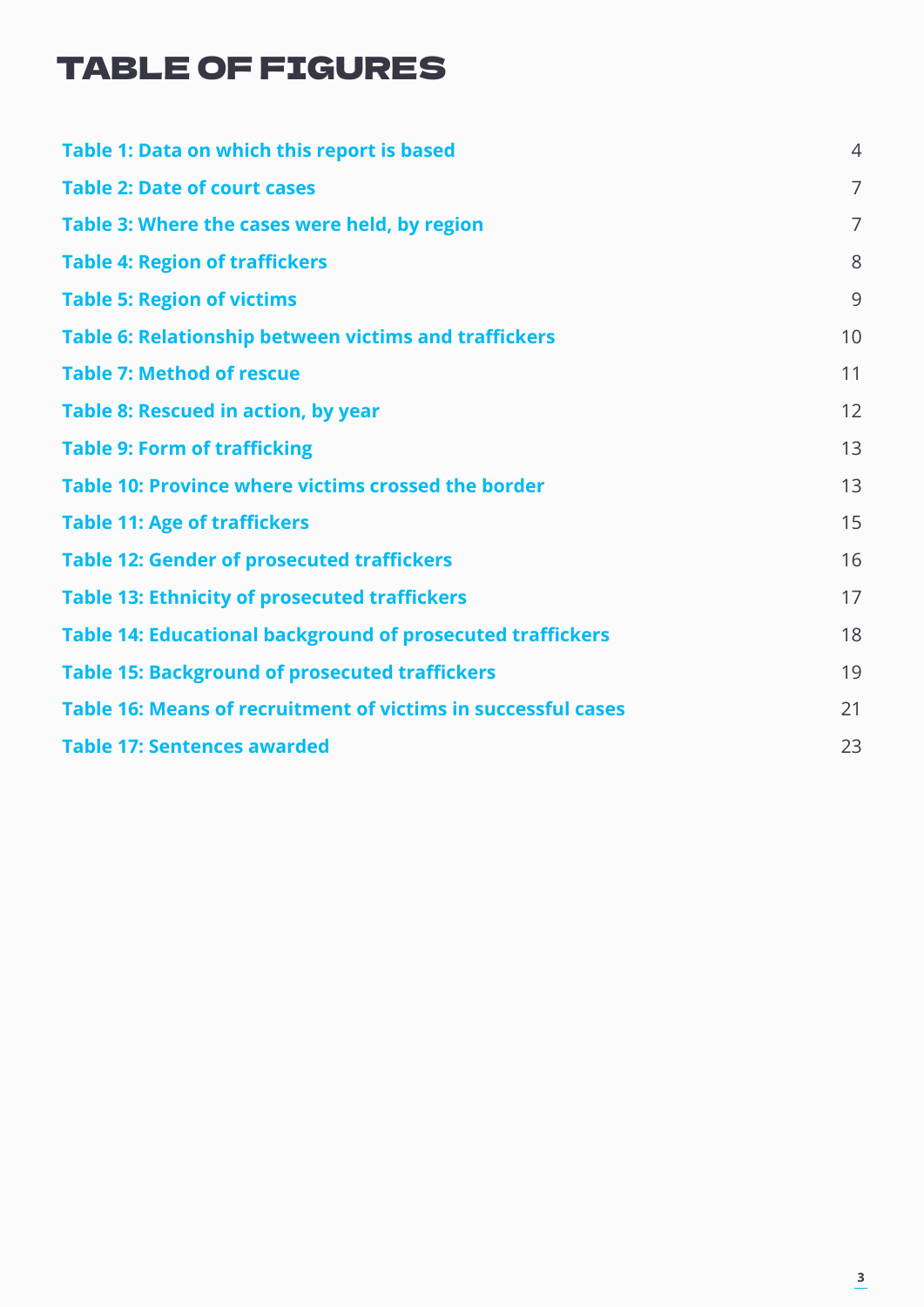### BACKGROUND AND PURPOSE

This document aims to explain and provide details about the trafficking situation in Vietnam, and provide insight into the general profile of traffickers and the crime of human trafficking. While the data source is limited, it provides some insight and can be useful for informing counter trafficking work.

Blue Dragon Children's Foundation has been involved in the investigation and prosecution of 59 human trafficking cases in 26 provinces (109 victims, 126 traffickers).

In addition, **[the Supreme People's Court of Vietnam](https://congbobanan.toaan.gov.vn/0t15at1cvn1/Tra-cu-ban-an)** has published 53 cases in which offenders were charged with human trafficking or trafficking of a person under 16 in accordance with Vietnamese law.<sup>1</sup> These cases involved 90 victims and 110 traffickers.

However, ten of these cases are ones in which Blue Dragon was involved, thus the analysis below includes data from 102 cases; 43 cases in which Blue Dragon lawyers were not involved in 18 provinces, and 59 cases involving Blue Dragon lawyers in 26 provinces.

In this report, the 102 cases include a total of 199 victims and 236 traffickers. The documents from these court cases provide a rich source of detailed information about the traffickers and, to a lesser extent, the victims.<sup>2</sup>

|                           | <b>Blue Dragon involved</b><br>in the case | <b>Supreme Court case</b> | <b>Total cases</b> |
|---------------------------|--------------------------------------------|---------------------------|--------------------|
| <b>Total cases</b>        | 59                                         | 43                        | 102                |
| <b>No. of victims</b>     | 109                                        | 90                        | 199                |
| <b>No. of traffickers</b> | 126                                        | 110                       | 236                |

#### **Table 1: Data on which this report is based**

### KEY LEARNINGS

#### **Demographics of victims and traffickers**

**•** Over 60% of traffickers and victims in Vietnam are from ethnic minority groups. Among ethnic minority groups, H'mong people are the most vulnerable to human trafficking since they account for over 32% of the total victims and 33% of the total traffickers (in this dataset) while only making up 1.4% of the population. Kinh people rank 1st with 38% and 33% respectively, but they make up 85% of Vietnam's population.

<sup>1</sup>The Supreme Court published the cases, however they were held at provincial or district level. For source data see **https:// congbobanan.toaan.gov.vn/0t15at1cvn1/Tra-cu-ban-an**

<sup>&</sup>lt;sup>2</sup> In order to protect their confidentiality the cases on the Supreme Court database do not include all the personal information about the victims.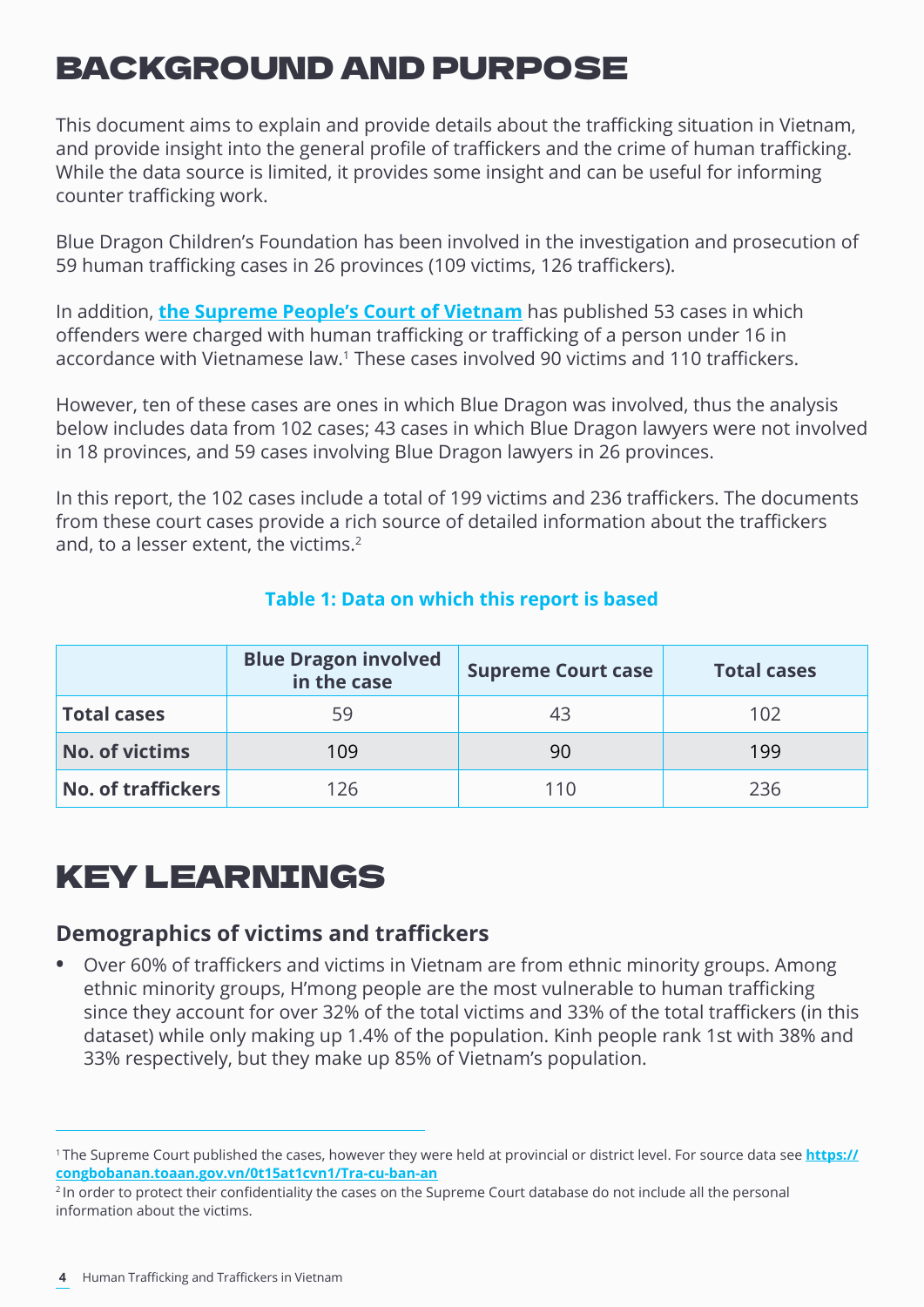- **•** The average age of victims is 19.2 and the average of traffickers is 29.4.
- **•** 42% of victims are children. The most vulnerable group are people from 19-25 years old. This aligns with the reasons why people leave home to travel with traffickers; 75% for work or marriage opportunities.

#### **About the crime of human trafficking**

- **•** 71% of victims were sold into forced marriages with Chinese men. The average time in slavery is 9.8 months.
- **•** 42 victims, 21%, were rescued in the process of being trafficked. This indicates that functional agencies are quite effective in monitoring and early detection of trafficking crimes.
- **•** In southern Vietnam, most victims are tricked through marriage brokerage to marry Chinese men. In this region, marriage migration has become an economic development strategy for many families.
- **•** Quang Ninh (38%) and Lao Cai (28%) are the border provinces where traffickers most commonly take their victims across the border (or potentially, the provinces that are most effective at detecting trafficking and arresting perpetrators).
- **•** A total of 180 of 199 victims were rescued by authorities. Blue Dragon was involved in 46 rescues, accounting for 23%.

#### **About the traffickers and their victims**

**•** The level of education and profession of victims are not provided in detail in the court documents. However, in general, most are illiterate or did not finish the twelve-grade education program (71 out of 76 victims with detailed information).

### **BOTH TRAFFICKERS AND VICTIMS HAVE POOR EDUCATIONAL BACKGROUNDS. OF THE 187 TRAFFICKERS WITH INFORMATION, 179 (96%) ARE ILLITERATE OR DID NOT FINISH GRADE 12 (39 WERE ILLITERATE, 139 DROPPED OUT BEFORE GRADE 12, 1 STILL IN SCHOOL).**

Therefore, disadvantage and poverty, along with a lack of knowledge about the law and human trafficking are the key drivers of this cross-border trafficking to China. For H'mong people, traditional customs and lifestyle (for example, the desire to marry a H'mong partner) also contribute. 26 of 27 cases of being trafficked by a 'boyfriend' or being promised marriage are H'mong victims.

**•** 34% of victims (67 cases) are trafficked by someone they first met online. 17 are Kinh and 50 are from ethnic minority groups. Those people then became their boyfriends or introduced job opportunities to them. The majority of the 67 victims were trafficked when they met their online friend in person for the first time.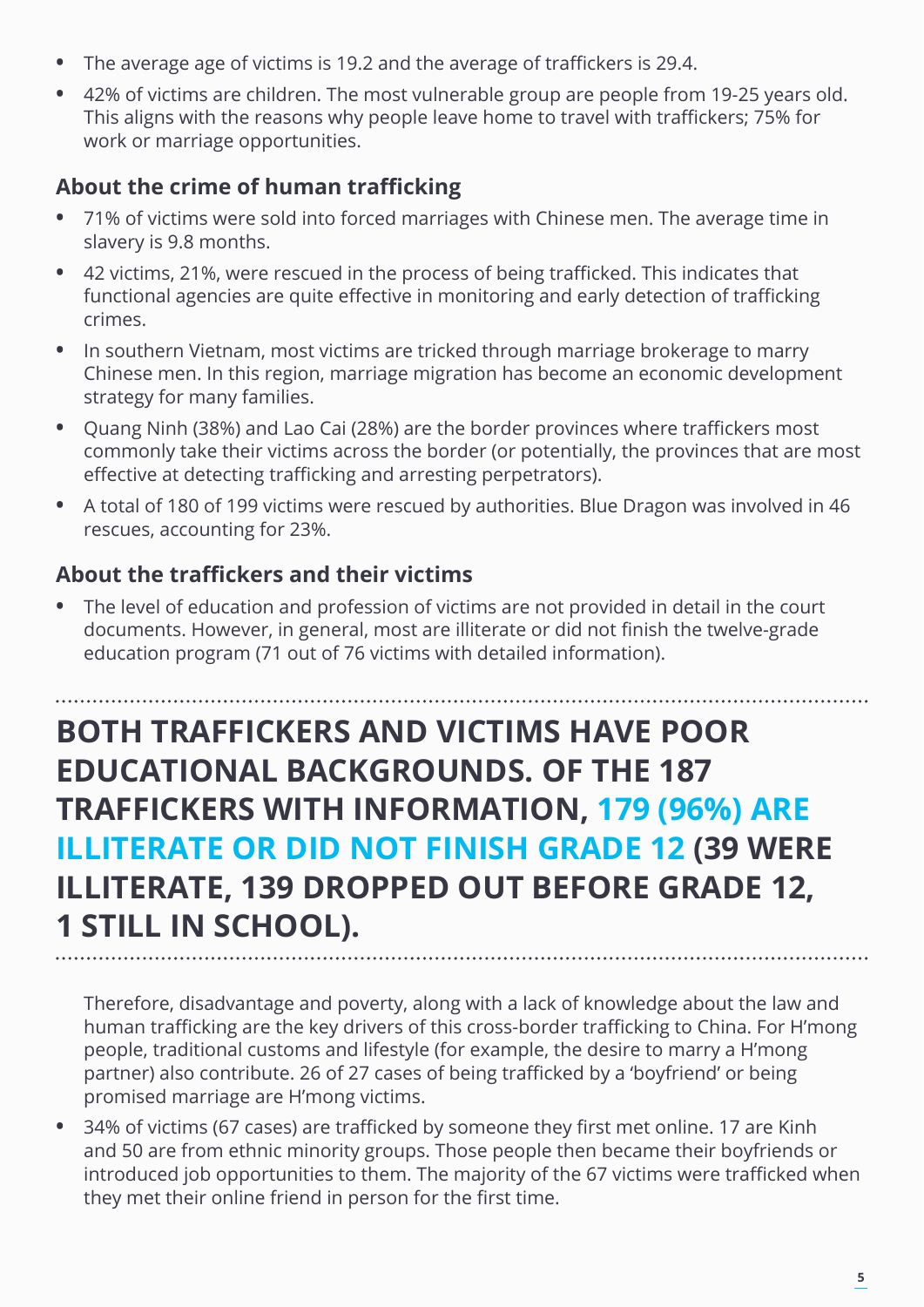**•** 20% of traffickers are people who work in China or are married to Chinese men and were persuaded by a third-party to take Vietnamese women and girls to China for sale. The majority of other traffickers had acquaintances, friends or relatives working or living in China. This demonstrates the importance of personal networks for the trafficking of women and girls to China.

#### **Law enforcement**

- **•** The average jail time traffickers are sentenced to is 8.8 years and they are ordered to pay an average \$1,300 US to victims as compensation. It is considered a serious crime with heavy sentences in Vietnam. 41 out of 236 traffickers didn't receive any money for selling the victims because they were caught in action or tricked by the masterminds of trafficking rings.
- **•** Having a Blue Dragon lawyer present improves the law enforcement effort. In cases with a Blue Dragon lawyer, traffickers received higher sentences (9.7 years vs. 8.8 years) and 50% more compensation was awarded to victims.
- **•** 79% of traffickers (of 206 cases with detailed information) were arrested after their first violation of the law. 2% of victims (4 cases) became traffickers.

### DATA LIMITATIONS

This is a decent sized dataset to give some insight into the nature of trafficking in Vietnam, however it is highly biased. By its nature, this data only includes information about those traffickers who have been successfully arrested and prosecuted. On the whole, the traffickers who are able to be easily arrested are the 'low level' recruiters rather than middle men or 'high-level' traffickers. In addition, the data only includes the Vietnamese traffickers, so it does not give insight into traffickers who may be either Chinese or Vietnamese, but living in China. These people tend to be the instigators, and receive more money for the trafficking process than the 'low level' recruiters.

There are gaps in the law enforcement and legal framework related to human trafficking in Vietnam. Although the law defines victims of trafficking as anyone who is tricked, deceived, threatened, transferred or received for different purposes of sexual slavery, coercive labour, taking body parts, or for other inhuman purposes, in this dataset 198 victims are female and only one is male. However, he is a newborn who was sold to China for adoption. In addition, 100% of the cases are cross-border to China. There are no cases of domestic trafficking in this data source.

Therefore, the information emerging from this data source does not represent the whole picture of trafficking in Vietnam, but only cross-border trafficking of female victims to China. However, it can still provide insight for this particular form of trafficking, which is a significant problem for Vietnam, affecting thousands of victims every year. According to the Governmental Steering Committee 138 on crime prevention and control, over 90% of Vietnamese victims are trafficked across the border and approximately 80% of them are trafficked to China.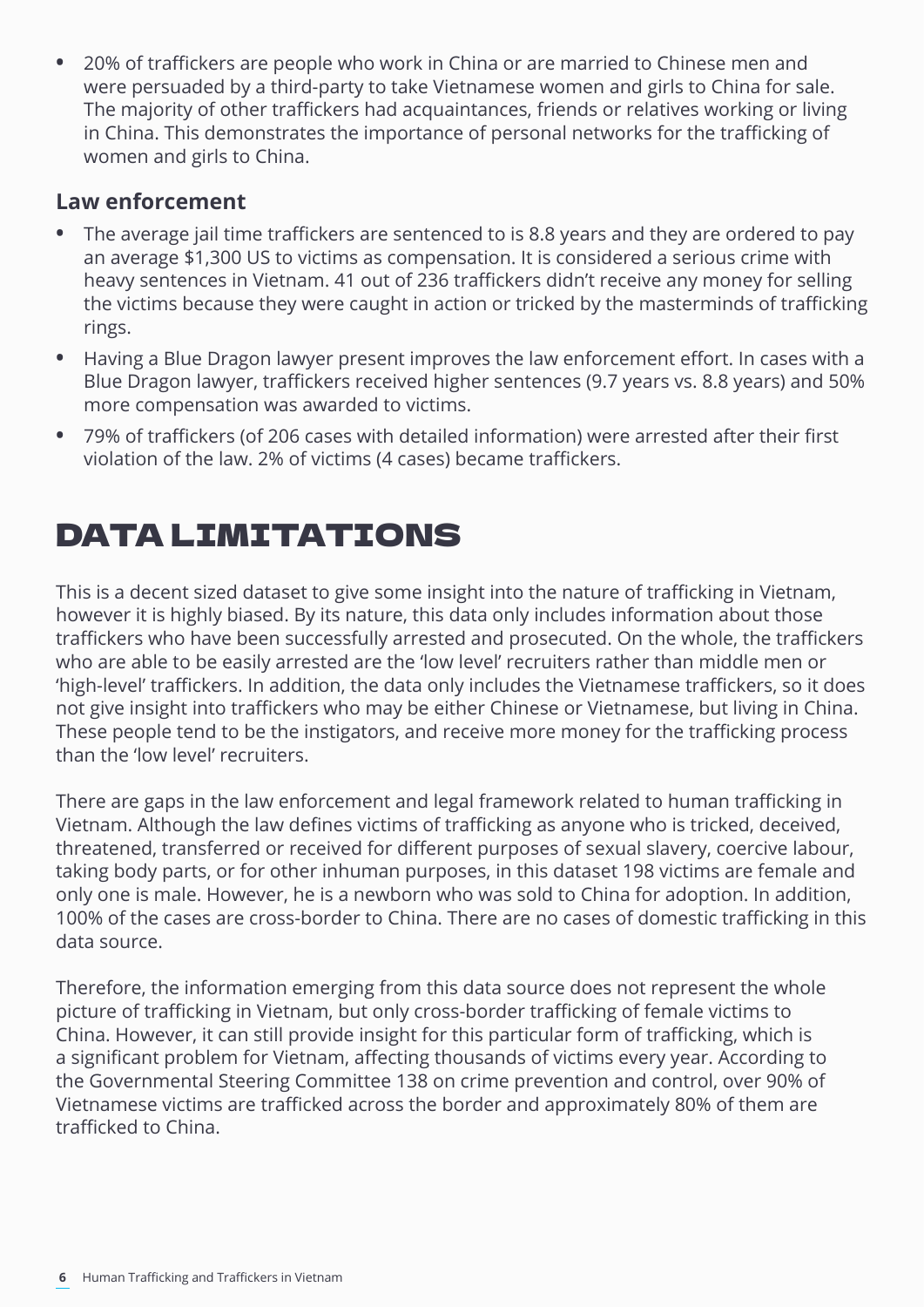# PART 1: GENERAL INFORMATION

# FROM THE PROSECUTED CASES

The cases span nine years, however the majority have been tried in the past four years since 2017.

#### **Table 2: Year of court cases**

| Data source        | 2012 | 2013 | 2014 | 2015 | 2016 | 2017 | 2018 | 2019 | 2020 | <b>Total</b> |
|--------------------|------|------|------|------|------|------|------|------|------|--------------|
| <b>Blue Dragon</b> |      |      |      |      |      |      |      | 14   |      | 59           |
| Supreme court      |      |      |      |      |      |      |      | 14   |      | 43           |
| <b>Total</b>       |      |      |      |      |      | 19   | 19   | 28   | 19   | 102          |

*\*Note: On March 16, 2017, the Judicial Council of the Supreme People's Court issued Resolution No. 03/2017/NQ-HDTP on the publication of Court's judgments and decisions. According to this Resolution, many of the Court's judgments and decisions were to be published on the Court's web portal from July 1, 2017. However, the total per year is not necessarily the total human trafficking cases tried.*

### **THE NATURE OF TRAFFICKING IS DIFFERENT IN VIETNAM'S THREE REGIONS, AND THE SPECIFIC FORMS AND TYPES OF TRAFFICKING FROM SOUTHERN VIETNAM MAKE ARREST AND PROSECUTION MORE DIFFICULT.**

#### **Table 3: Where the cases were held, by region**

| Data source                   | <b>North</b> | <b>Centre</b> | South |
|-------------------------------|--------------|---------------|-------|
| <b>Blue Dragon</b>            | 35           | 20            | 4     |
| Supreme court                 | 34           | b             | 3     |
| <b>Total (n=102)</b>          | 69           | 26            |       |
| <b>Percent of total cases</b> | 67.65%       | 25.49%        | 6.86% |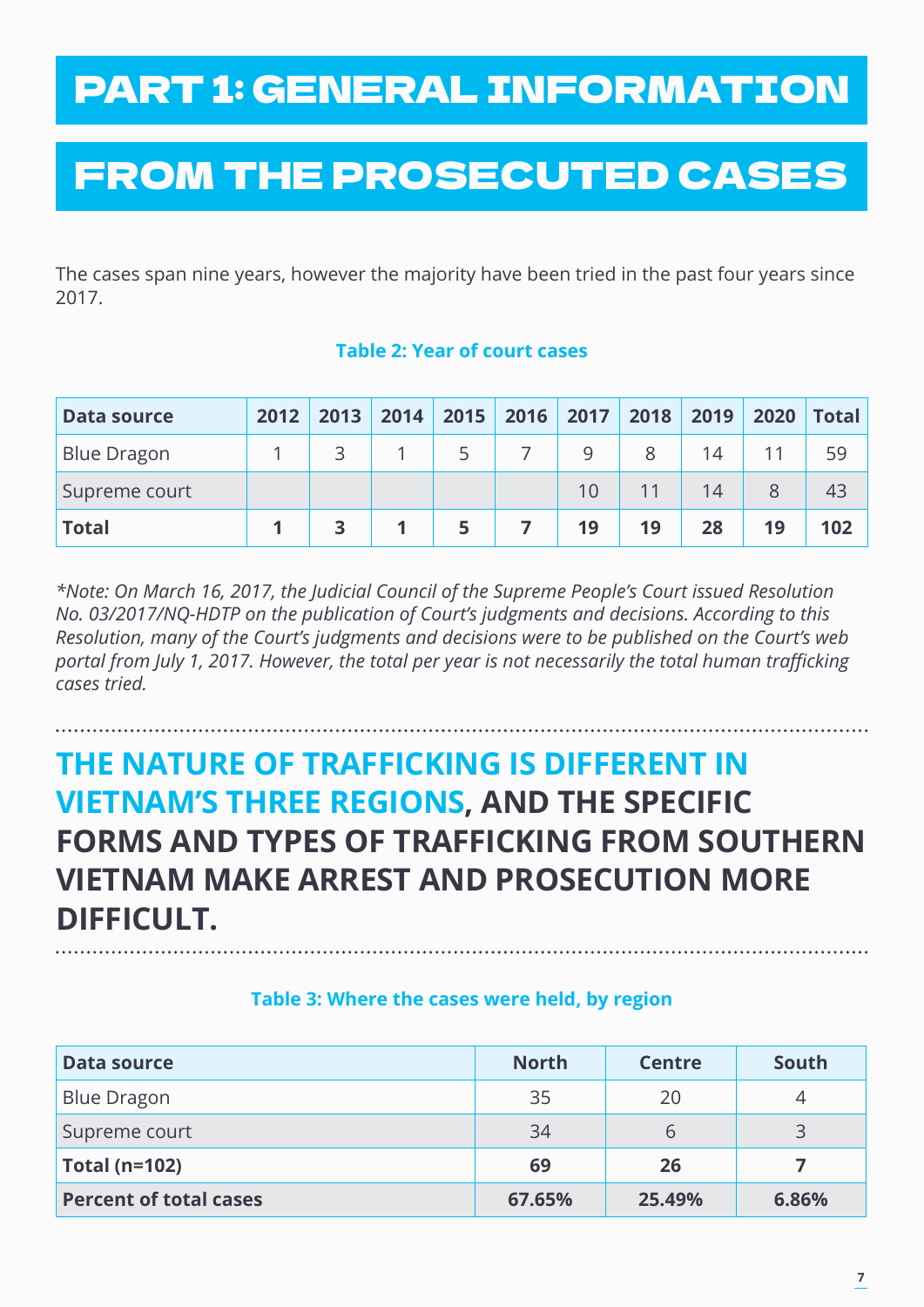The majority of the cases (67.65%) are from northern Vietnam. This is likely partly because of the inclusion of cases with Blue Dragon involvement, which are primarily in the north. However, this supports information provided by police that prosecution of cases in southern Vietnam is more difficult.

For example, many of the trafficking cases in southern Vietnam result from fraudulent marriage brokerage. In these cases, especially if the family has received some money, it is very difficult to prove trafficking, and difficult to find and arrest brokers. In addition, police say that trafficking from southern Vietnam is more likely to involve organised crime, and this means arrests are more difficult.

It is possible that these statistics indicate that the investment in training of police and border guards in northern border provinces is paying off<sup>3</sup>; with police in northern Vietnam more effective at arrests and gathering evidence against traffickers for a successful prosecution.

#### LOCATION OF TRAFFICKERS

The vast majority of traffickers were Vietnamese, with only three Chinese and one Cambodian trafficker prosecuted. The region of the trafficker closely matches the region of the victim, and therefore the court case, meaning that most traffickers are 'working' in their local area.

#### **Table 4: Region of traffickers**

| <b>Data source</b>            | <b>North</b> | <b>Centre</b> | South | Non-Vietnamese* |
|-------------------------------|--------------|---------------|-------|-----------------|
| <b>Blue Dragon</b>            | 66           | 48            | 10    |                 |
| Supreme court                 | 84           | 13            | 11    |                 |
| <b>Total (n=236)</b>          | 150          | 61            | 21    |                 |
| <b>Percent of total cases</b> | 63.56%       | 25.85%        | 8.90% | 1.69%           |

*\*3 Chinese, 1 Cambodian*

### **COMPARED WITH THE LOCATION OF THEIR VICTIMS, WE CAN SEE THAT THE MAJORITY OF TRAFFICKERS ARE FROM THE SAME REGION (IN FACT, MANY ARE FROM THE SAME VILLAGE).**

<sup>&</sup>lt;sup>3</sup> Training for police and border guards is conducted regularly by the Vietnamese government, and supported by a number of organisations, including Blue Dragon, the ASEAN Australia Anti-Trafficking Program (AAPTIP), The U.S. Bureau of International Narcotics and Law Enforcement (INL) and the UK Embassy.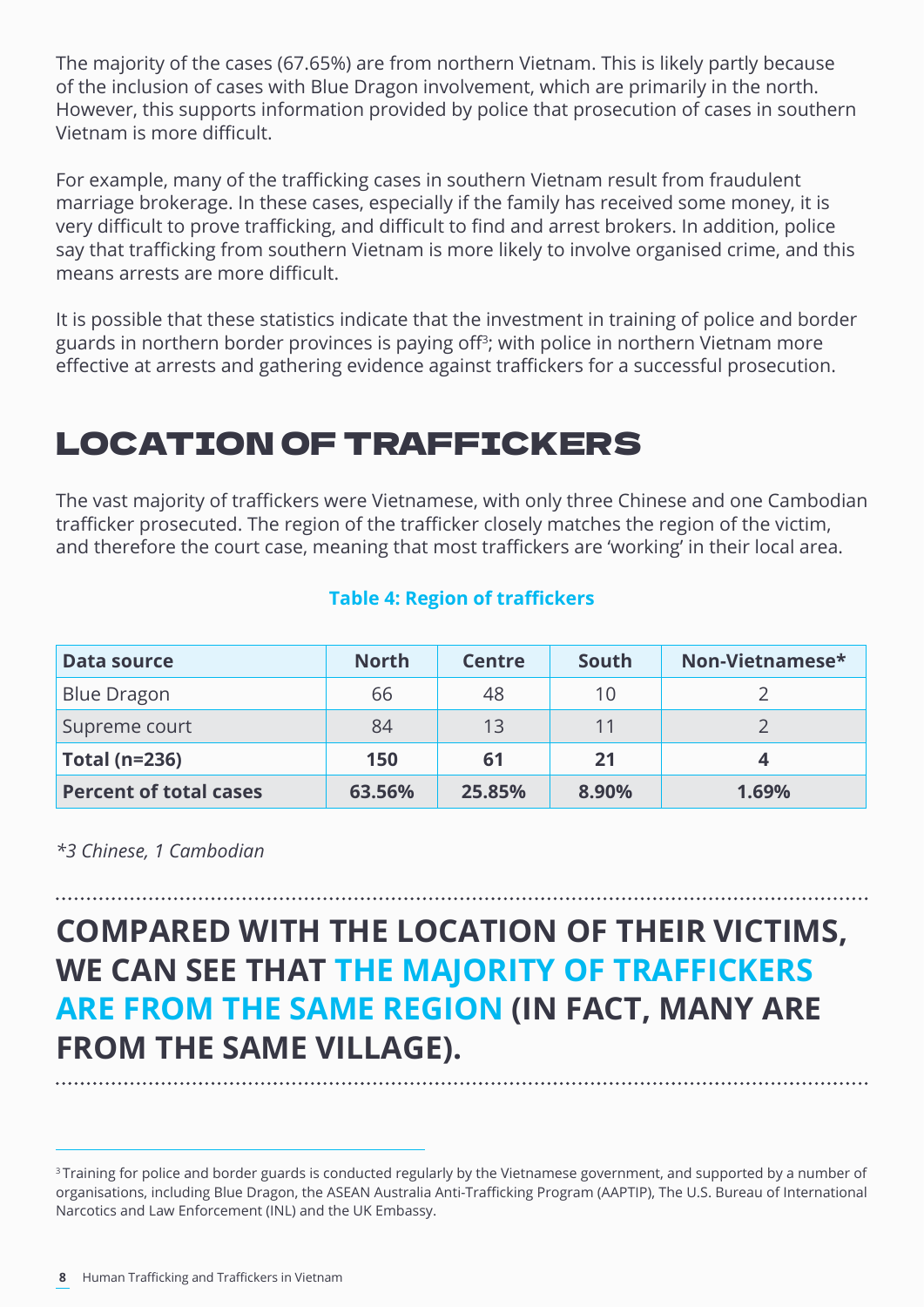#### **Table 5: Region of victims**

| <b>Data source</b>            | <b>North</b> | <b>Centre</b> | South  |
|-------------------------------|--------------|---------------|--------|
| <b>Blue Dragon</b>            | 59           | 40            | 10     |
| Supreme court                 | 61           | 12            | 17     |
| <b>Total (n=199)</b>          | 120          | 52            | 27     |
| <b>Percent of total cases</b> | 60.30%       | 26.13%        | 13.57% |

**Location of victims**

Where are the victims from? *(in blue, 40 provinces)*

**Location of traffickers**



Where are the traffickers from? *(in orange, 35 provinces, 3 cases from China, 1 case from Cambodia)*

After analysing the data behind tables 3 & 4 we can see that the majority of prosecuted traffickers are from the same region, and in many cases the same village, as their victims. This is consistent with other data from the court cases indicating that 62% of victims were trafficked by someone they knew.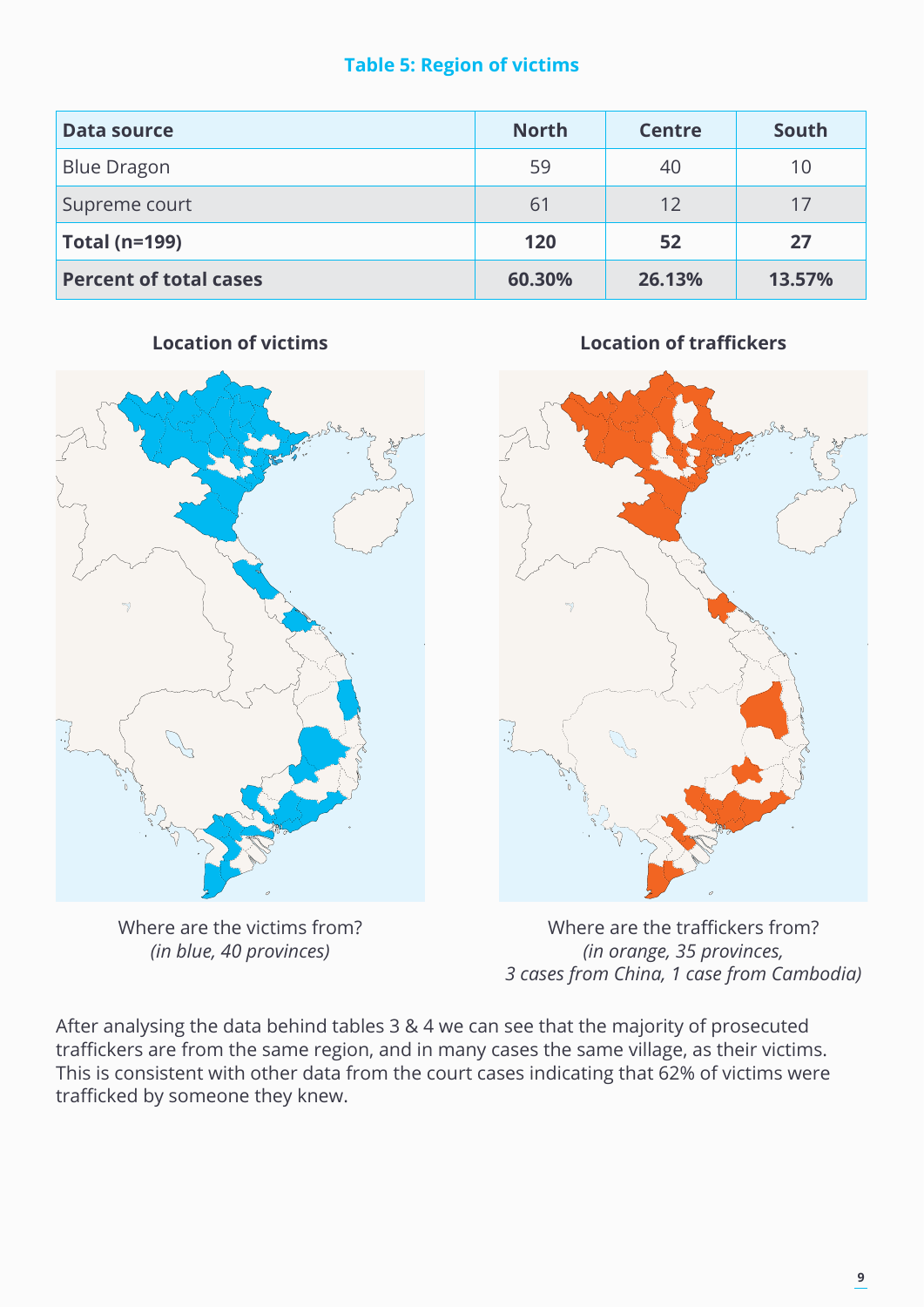#### RELATIONSHIP BETWEEN VICTIMS AND TRAFFICKERS

#### **Table 6: Relationship between victims and traffickers**

| How the victim knew the trafficker                     | <b>No. victims</b> | $\%$   |
|--------------------------------------------------------|--------------------|--------|
| Met on Internet, via phone                             | 67                 | 33.67% |
| Boyfriend, friend, acquaintance, classmate, neighbours | 67                 | 33.67% |
| Someone from the same district                         | 43                 | 21.61% |
| Relative, family member                                | 10                 | 5.02%  |
| Other (marriage broker, fortune teller)                | 8                  | 4.02%  |
| Work colleague                                         | 3                  | 1.51%  |
| Unconfirmed                                            |                    | 0.50%  |
| <b>Total</b>                                           | 199                | 100%   |

In this data, the number of people trafficked by family members is relatively low, however Blue Dragon knows that it can be more difficult to prosecute cases that involve family as the victim is often hesitant to provide a statement against a family member. Thus, the low figure here may not be an accurate representation of how many victims are trafficked by family members.

In this data, 10 victims were trafficked by their relatives or family members, including three infants. The babies were all rescued in the process of being trafficked. One mother in Nghe An was sentenced to prison. The other two mothers were not considered traffickers and not prosecuted.

Excluding the three babies, the other seven victims were trafficked by their cousin, motherin-law, sister-in-law, i.e. more distant relatives. In one case, the police could not prove that a direct relative (a sibling) was involved in selling her younger sister.

### HOW WERE THE VICTIMS RESCUED?

Police and other agencies working in human trafficking often say that many victims are not rescued, but rather escape or manage to return by themselves. According to the report by the Governmental Steering Committee 138, from November 2015 to September 2020, 51.88% of Vietnamese victims were rescued or handed over by law enforcement in destination countries and 48.11% returned independently.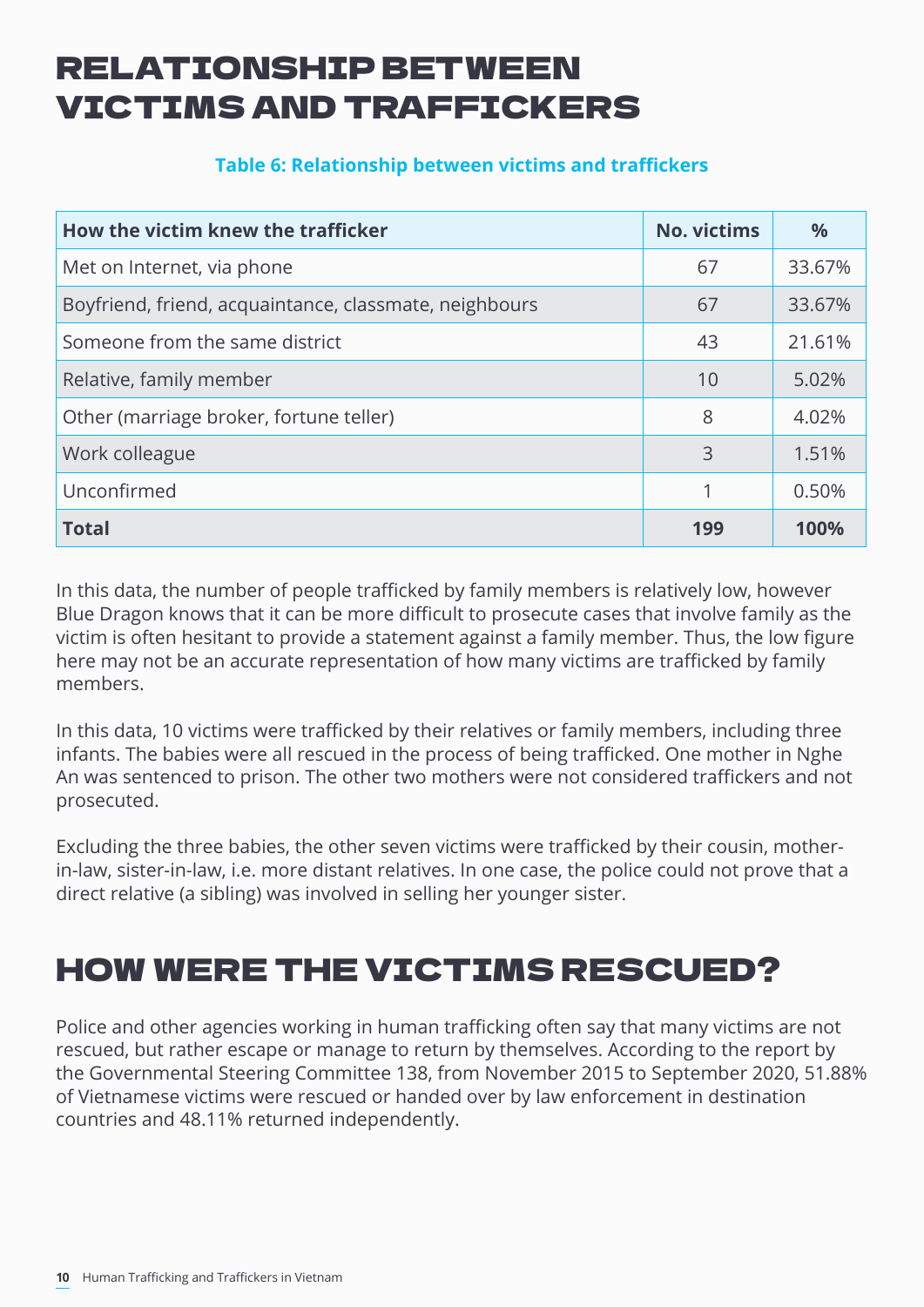#### **Table 7: Method of rescue**

| <b>Method of rescue</b>                    | <b>No. victims</b> | $\frac{0}{0}$ |
|--------------------------------------------|--------------------|---------------|
| Rescued with Blue Dragon's involvement     | 46                 | 23.12%        |
| Escaped or helped by family/friends        | 45                 | 22.61%        |
| Rescued in the process of being trafficked | 42                 | 21.11%        |
| Chinese police and Vietnamese authorities  | 41                 | 20.60%        |
| Not yet rescued                            | 11                 | 5.53%         |
| Unclear                                    | 6                  | 3.02%         |
| No information                             | 6                  | 3.02%         |
| Victim continues to live in China          | $\overline{2}$     | 1.01%         |
| <b>Total</b>                               | 199                | 100%          |

#### **THIS COURT CASE DATA SHOWS THAT 45 OF THE VICTIMS (22.61%) ESCAPED UNAIDED. ANOTHER 43.72% WERE RESCUED BY POLICE AND BLUE DRAGON. A SIGNIFICANT 21.11% WERE RESCUED IN THE PROCESS OF BEING TRAFFICKED.**

Even in this biased data source the fact that 22.61% of victims escaped themselves is very interesting. The data from court cases is far more likely to represent victims who have been rescued by authorities and then provide a statement. Those who return by themselves rarely identify themselves to the police or other authorities, so it is rare that there is any prosecution for these cases. In these cases, the victims who returned themselves were only identified as a result of the arrest of their traffickers. As part of the investigation, police identified other victims and sought them out to participate in the investigation and trial. That a large number of victims, even in this court case data, have escaped, or been helped by lay citizens to return is likely to indicate a very, very high number of victims who return by themselves.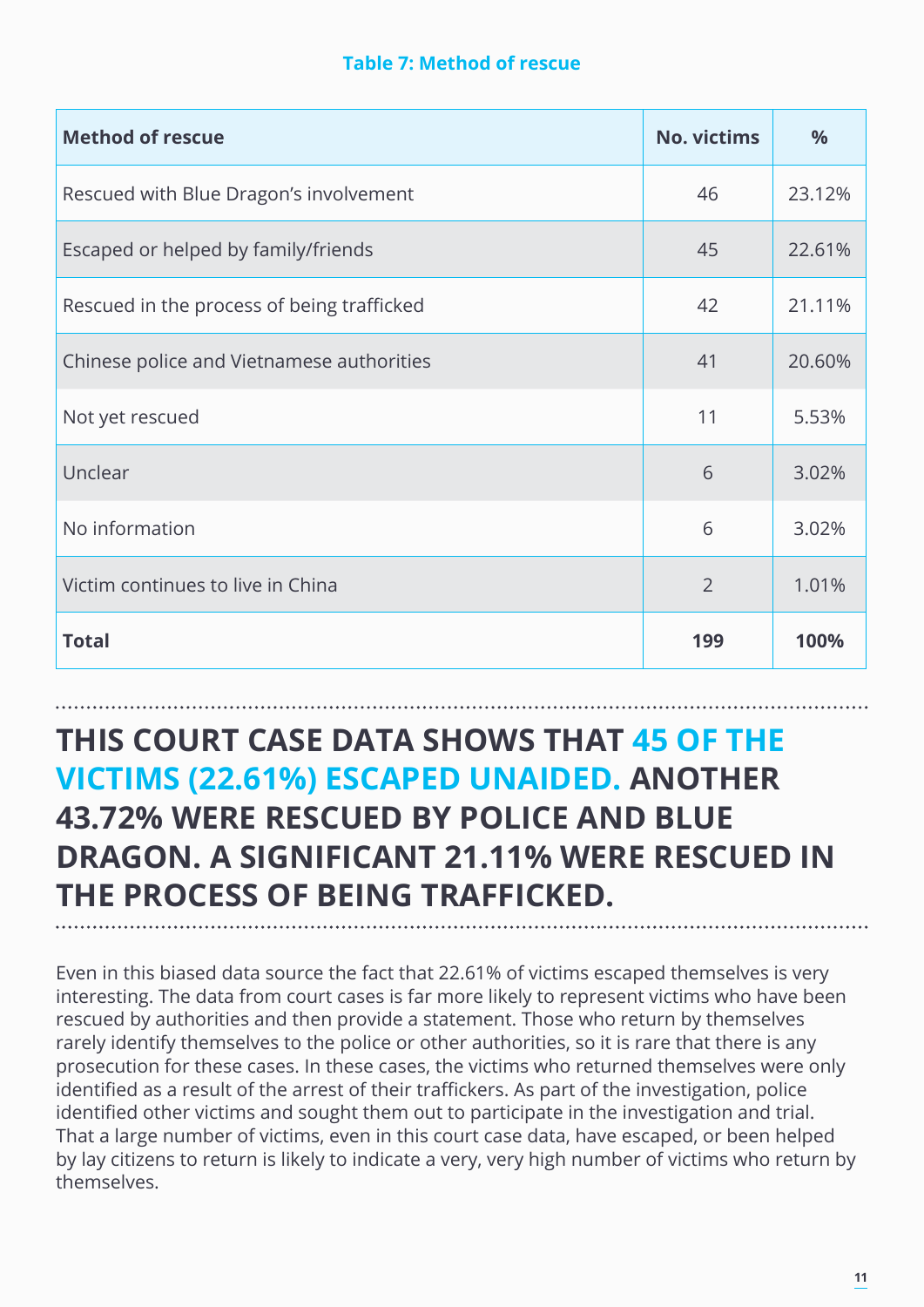### **FOR THE TOTAL OF 42 VICTIMS WHO WERE RESCUED IN ACTION, 18 CASES WERE RESCUED BY BORDER GUARDS IN THE PROCESS OF TRYING TO CROSS THE BORDER. THE OTHERS WERE RESCUED BY PROVINCIAL POLICE IN THE VICTIMS' HOME PROVINCE DURING THEIR PROCESSES OF TRAFFICKING PREVENTION AND INVESTIGATION OF TRAFFICKING RINGS.**

It seems that the effectiveness of police and border guards in fighting and investigating human trafficking is increasing, as there has been an increase over time of the number of victims detected in the process of trafficking.



#### **Table 8: Rescued in action, by year**

The decrease in 2018 and 2019 is likely because the new penal code came into effect on 1st January 2018, including some important changed regulations related to human trafficking crimes. The number of cases reduced for a short period while police and the justice system learned to apply the new regulations.

#### FORM OF TRAFFICKING

The majority of the prosecuted cases were cases of forced marriage. There was one case of labour trafficking as the victim was not 'purchased by a husband' so the traffickers forced her to work to repay the money she had 'cost' them. There is a small but significant number of cases of baby trafficking.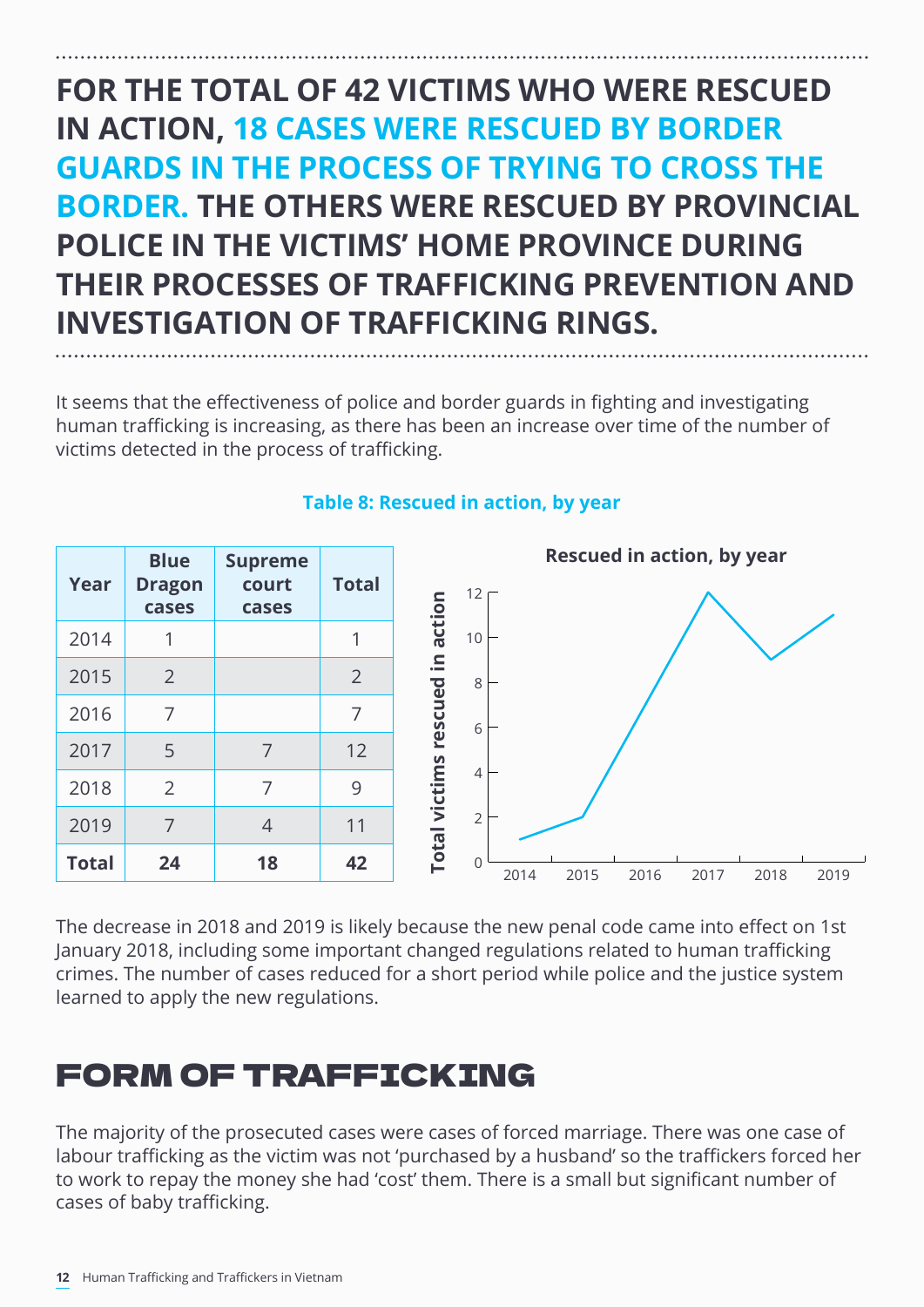#### **Table 9: Form of trafficking**

| <b>Form of trafficking</b>         | <b>No. victims</b> | % of total |
|------------------------------------|--------------------|------------|
| Forced marriage/domestic servitude | 142                | 71.36%     |
| Commercial sex                     | 49                 | 24.62%     |
| Adoption/baby trafficking          | 4                  | 2.01%      |
| Both brothel and forced marriage   | $\overline{2}$     | 1.01%      |
| Labour                             |                    | 0.5%       |
| Unconfirmed                        |                    | 0.5%       |
| <b>Total</b>                       | 199                | 100%       |

### WHERE THE TRAFFICKERS CROSSED THE BORDER

Knowing where traffickers took the victims across the border can help Border Patrol to better control the borders. Some traffickers do cross at official border stations, but many take their victims on small paths and tracks, sometimes even taking small boats or swimming the river. The majority of prosecuted cases crossed the border in Quang Ninh – which is the busiest border station to China, with high numbers crossing in Lao Cai and Lang Son, which are also busy borders.

#### **Table 10: Province where traffickers crossed the border**

| <b>Province</b>                  | <b>No. victims</b> | % of total |  |
|----------------------------------|--------------------|------------|--|
| <b>Quang Ninh</b>                | 76                 | 38.19%     |  |
| Lao Cai                          | 56                 | 28.14%     |  |
| Lang Son                         | 25                 | 12.56%     |  |
| Ha Giang                         | 17                 | 8.54%      |  |
| Stopped in multiple destinations | 13                 | 6.53%      |  |
| Lai Chau                         | $\overline{7}$     | 3.52%      |  |
| Cao Bang                         | 2                  | 1.01%      |  |
| Unconfirmed                      | $\overline{2}$     | 1.01%      |  |
| Dien Bien                        | 1                  | 0.50%      |  |
| <b>Total</b>                     | 199                | 100%       |  |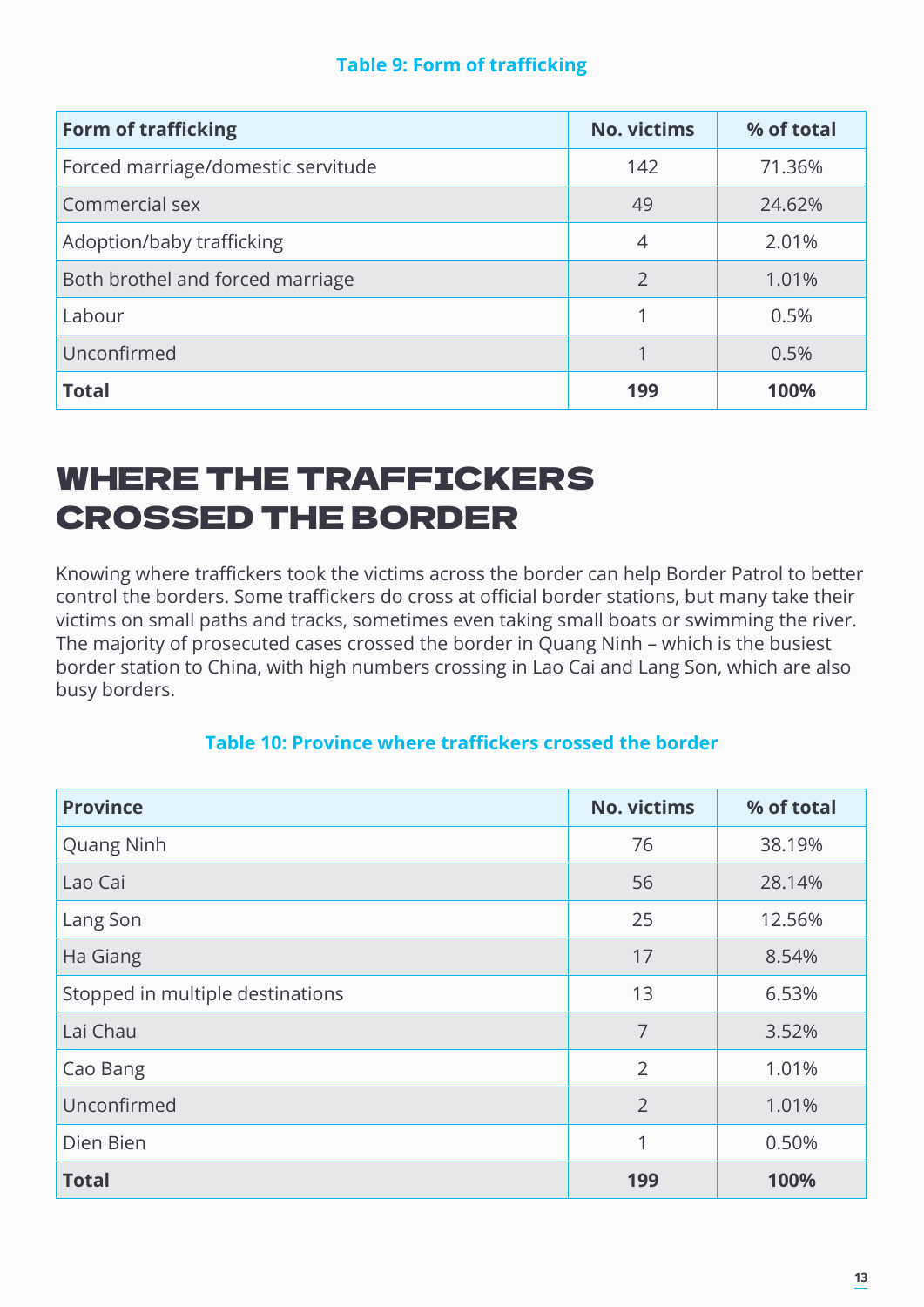### **THE AVERAGE TIME THAT VICTIMS SPENT IN SLAVERY WAS NEARLY 10 MONTHS. HOWEVER, THERE WAS A WIDE RANGE, WITH THE LONGEST TIME IN SLAVERY AT 159 MONTHS (13 YEARS AND 3 MONTHS).**

Based on the information from 180 victims for which information is included in the court case data, the average time spent in slavery for victims of forced marriage is 8.7 months, and the longest period is 49 months (4 years). For victims of commercial sexual exploitation, the average period in slavery is 15.4 months and the longest was 159 months (over 13 years).

Blue Dragon does not record the time in slavery in our database, however due to our work with over 1,600 victims we know that some victims have spent up to 30 years in slavery after being trafficked at a very young age.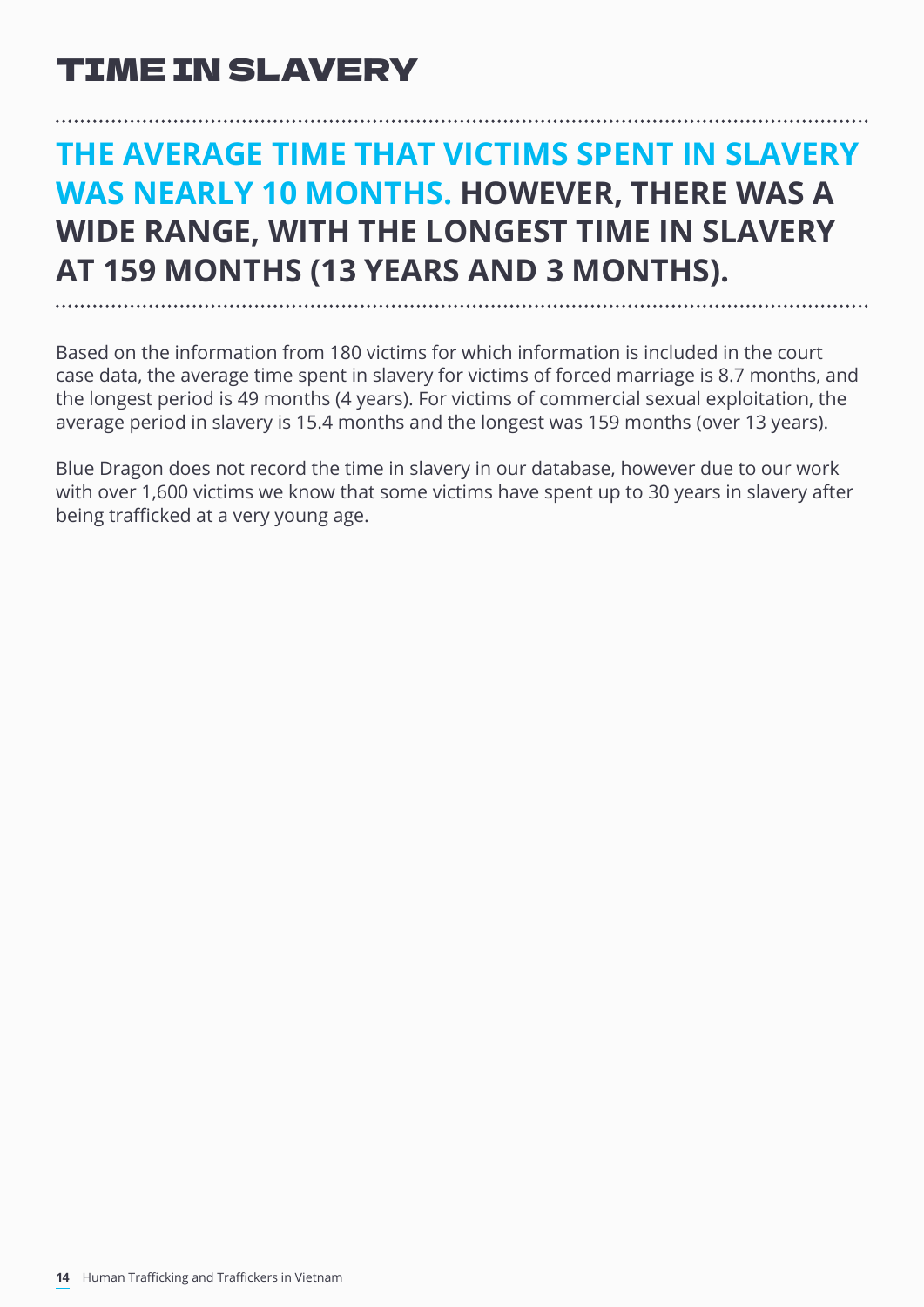

# PROFILE OF TRAFFICKERS

# AND TRAFFICKING IN VIETNAM

Court case files contain quite a lot of information about the demographics of the traffickers, and details of the trafficking. This information gives a rich picture of who the prosecuted traffickers in Vietnam are.

#### AGE AND GENDER

### **MOST TRAFFICKERS ARE QUITE YOUNG, SIMILAR TO MOST VICTIMS.**

The average age of the prosecuted traffickers was 29 years old, the oldest was 66 years old. Interestingly, 10 of the prosecuted traffickers were children under 18. The youngest person who got involved in trafficking her classmate to China was 13 years old. However, in accordance with Clause 2, Article 12, of the Vietnam Penal Code 2015, the age of criminal responsibility is at least 14. She did not receive a prison sentence.

#### **Table 11: Age of prosecuted traffickers**

| Age range | $<$ 13 |  |    |    | 14-16   17-18   19-25   26-35   >35   Unconfirmed but adult |
|-----------|--------|--|----|----|-------------------------------------------------------------|
| No.       |        |  | 69 | 48 |                                                             |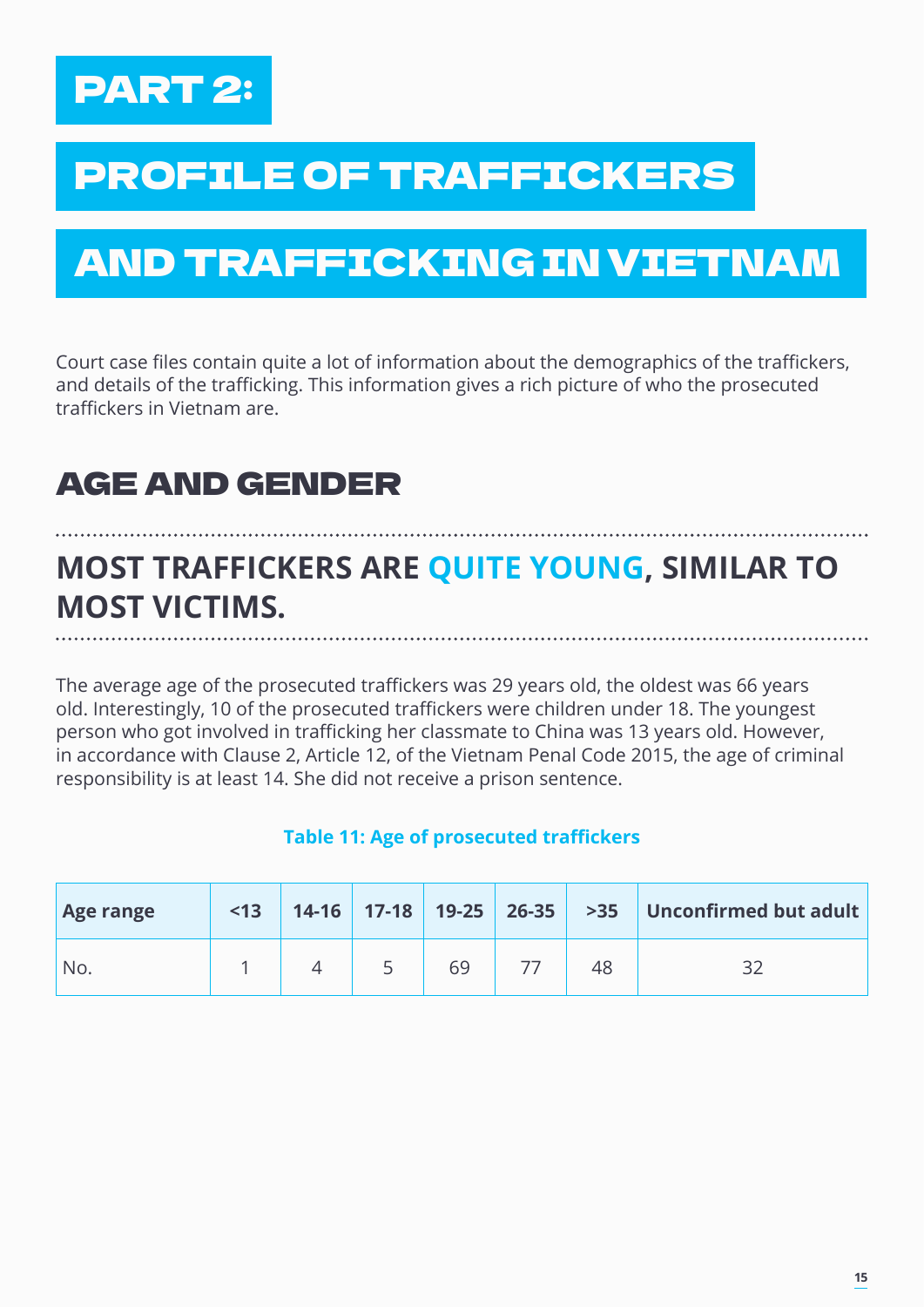

The majority of the prosecuted traffickers were men, although 41% were women.

| Gender       | No. of<br>traffickers | % of<br>total |      |  | 41%<br>Female |
|--------------|-----------------------|---------------|------|--|---------------|
| Female       | 96                    | 41%           | 59%  |  |               |
| Male         | 140                   | 59%           | Male |  |               |
| <b>Total</b> | 236                   | 100%          |      |  |               |

#### **Table 12: Gender of prosecuted traffickers**

#### EDUCATIONAL BACKGROUND

The court case data includes information about the educational background of the prosecuted traffickers.

### **THE MAJORITY HAVE VERY LITTLE EDUCATION, WITH 16.53% BEING ILLITERATE, AND ALMOST 60% DROPPING OUT BEFORE GRADE 12.**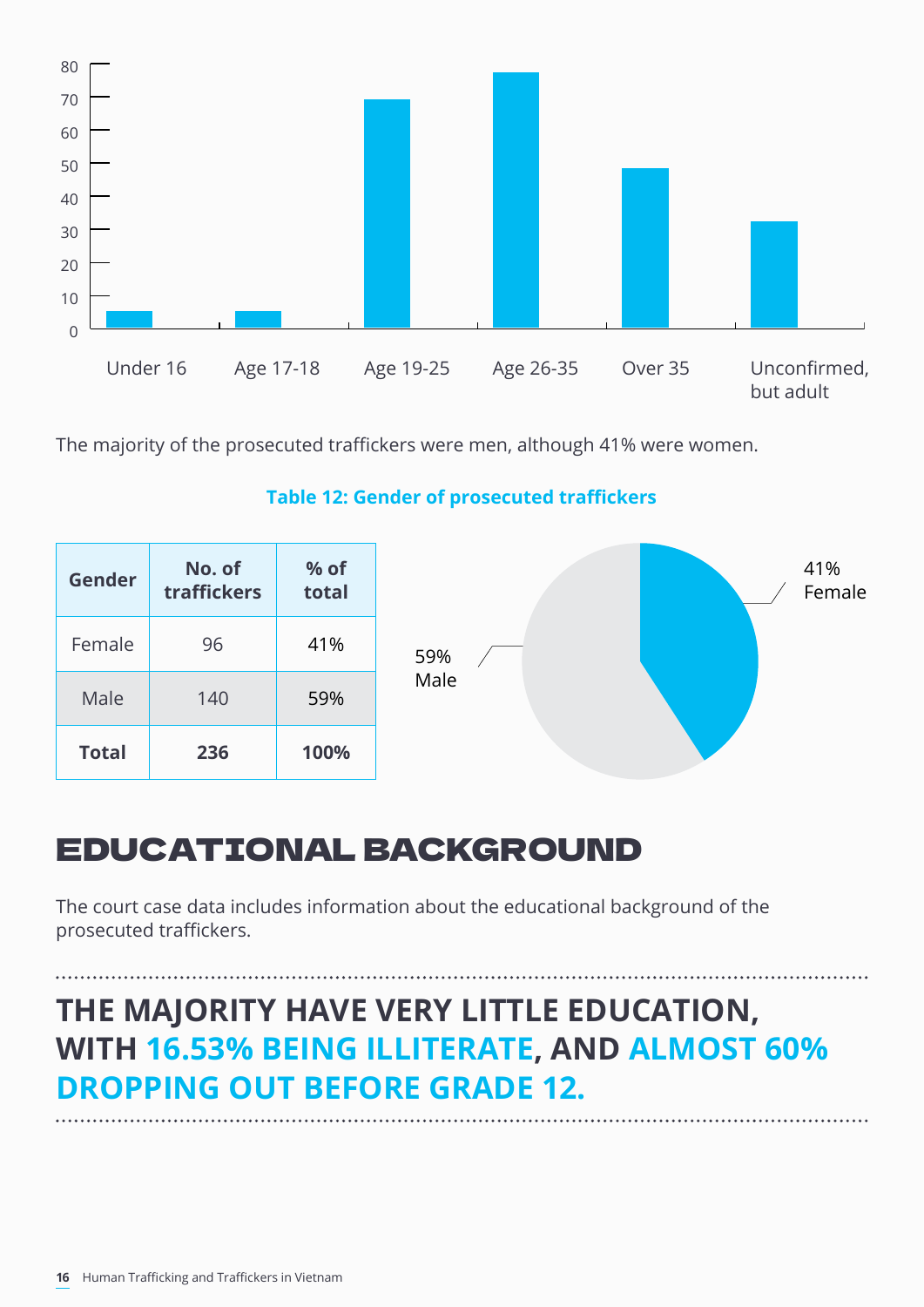#### **Table 13: Educational background of prosecuted traffickers**

| <b>Qualifications</b>              | <b>No. of traffickers</b> | % of total |
|------------------------------------|---------------------------|------------|
| Dropped out of school, at grade:   | 139                       | 58.90%     |
| At primary level (grade 1-5)       | 51                        | 21.61%     |
| At secondary level (grade 6-9)     | 77                        | 32.63%     |
| At high school level (grade 10-12) | 11                        | 4.66%      |
| No information available           | 49                        | 20.76%     |
| Illiterate                         | 39                        | 16.53%     |
| Finished grade 12                  | 8                         | 3.39%      |
| In school at time of crime         | 1                         | 0.42%      |
| <b>Total</b>                       | 236                       | 100%       |



#### ETHNICITY OF TRAFFICKERS

The data indicates that the prosecuted traffickers are mainly from ethnic minority groups, which is perhaps not surprising as the majority of victims are recruited by someone they know.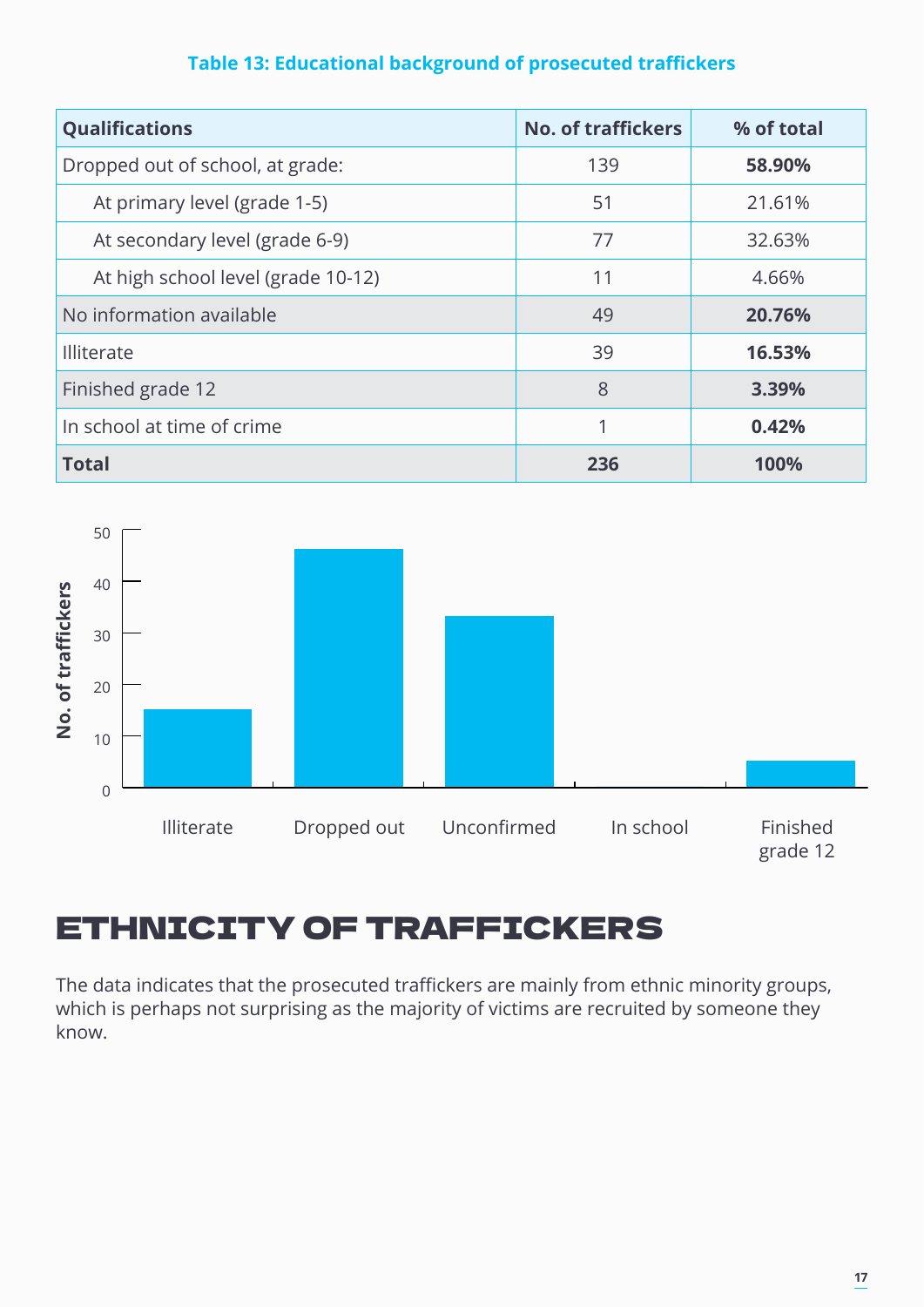### **THIS INDICATES THAT BECOMING A TRAFFICKER, OR AT LEAST A RECRUITER, IS ALSO A FUNCTION OF POVERTY AND DISADVANTAGE. ETHNIC MINORITY PEOPLE ARE THUS VULNERABLE TO BEING TRAFFICKED, BECOMING A RECRUITER IN HUMAN TRAFFICKING NETWORKS AND BEING PROSECUTED FOR THAT CRIME.**

These findings inform Blue Dragon's livelihoods and community resilience strategies, since investing in better socio-economic opportunities should reduce both the vulnerability of victims, as well as the likelihood of people taking up trafficking as an income generation strategy.

| <b>Blue</b><br><b>Dragon</b> | Kimh | H'mong Thai |     | <b>Kho</b><br>Mu | <b>Dao</b>     | Nung Tay       |                | Chinese   Hoa  |                | <b>Muong</b>   | <b>Phu</b><br>La | <b>Xinh</b><br><b>Mun</b> |
|------------------------------|------|-------------|-----|------------------|----------------|----------------|----------------|----------------|----------------|----------------|------------------|---------------------------|
| No.                          | 28   | 39          | 31  | 14               | 3              | $\overline{2}$ | $\overline{2}$ | $\overline{2}$ | $\overline{2}$ | $\overline{2}$ |                  |                           |
| $\frac{0}{0}$                | 12%  | 17%         | 30% | 6%               | 1%             | $1\%$          | $1\%$          | 1%             | 1%             | 1%             |                  | 0%                        |
| <b>Supreme</b><br>court      | Kimh | H'mong Thai |     | <b>Kho</b><br>Mu | <b>Dao</b>     | <b>Nung</b>    | $\vert$ Tay    | Chinese   Hoa  |                | <b>Muong</b>   | Phu<br>La        | <b>Xinh</b><br><b>Mun</b> |
| No.                          | 51   | 38          | 6   |                  | $\overline{4}$ | $\overline{4}$ | 3              | 1              |                | 1              | $\overline{2}$   |                           |
| $\frac{0}{0}$                | 46%  | 35%         | 5%  | 0%               | 4%             | 4%             | 3%             | 1%             | 0%             | 1%             | 2%               | 0%                        |
|                              |      |             |     |                  |                |                |                |                |                |                |                  |                           |
| <b>Total</b>                 | 79   | 77          | 37  | 14               | 7              | 6              | 5              | 3              | $\overline{2}$ | 3              | $\overline{2}$   | 1                         |
|                              | 33%  | 33%         | 16% | 6%               | 3%             | 3%             | 2%             | 1%             | 1%             | 1%             | 1%               | 0%                        |

#### **Table 14: Ethnicity of prosecuted traffickers**

| <b>Kinh</b> | <b>Ethnic</b> | Non-<br>minorities Vietnamese |
|-------------|---------------|-------------------------------|
| 79          | 153           | 4                             |
| 33%         | 65%           | 2%                            |

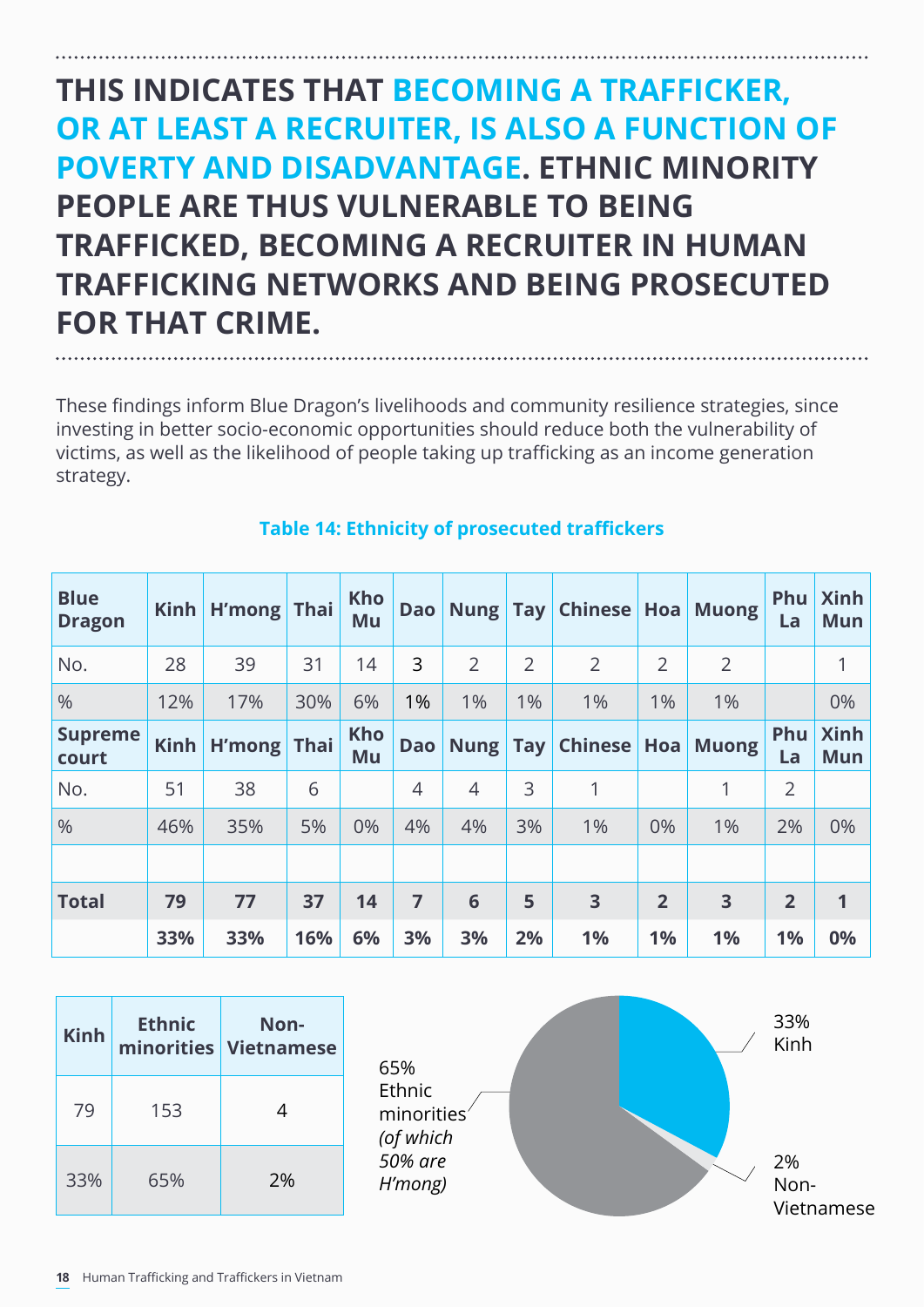### OTHER BACKGROUND

The final useful demographic information in the court case documents is related to the background of traffickers, including their criminal background. The vast majority (79%) have no criminal history, and the trafficking prosecution was their first offence.

20.34% of the recruiters were people who worked in China or were married to Chinese men and knew someone who persuaded them to take Vietnamese women and girls to China for sale. The majority of the remaining traffickers had acquaintances, friends or relatives working or living in China. This shows the importance of the social networks in China for facilitating this cross-border trafficking. These personal connections are key for successful trafficking, which is important information to inform community education strategies.

### **CONTRARY TO POPULAR BELIEF, ONLY 4 WOMEN (1.69%) OF 236 TRAFFICKERS WERE FORMER VICTIMS OF TRAFFICKING.**

| <b>Background of offenders</b>                      | No. of<br>traffickers | % of total |
|-----------------------------------------------------|-----------------------|------------|
| No criminal background                              | 102                   | 43.22%     |
| Lived or worked in China                            | 48                    | 20.34%     |
| No information                                      | 30                    | 12.71%     |
| Have been previously sentenced for trafficking      | 26                    | 11.02%     |
| Had been sentenced for other crimes <sup>4</sup>    | 17                    | 7.20%      |
| Family members have been sentenced for other crimes | 6                     | 2.54%      |
| Former victims of trafficking                       | $\overline{4}$        | 1.69%      |
| Chinese national                                    | 3                     | 1.27%      |
| <b>Total</b>                                        | 236                   | 100%       |

#### **Table 15: Background of prosecuted traffickers**

<sup>4</sup>Previous sentences are: gambling, selling drugs, assisting illegal emigration (2), theft, harboring prostitutes (1), and obtaining property by fraud.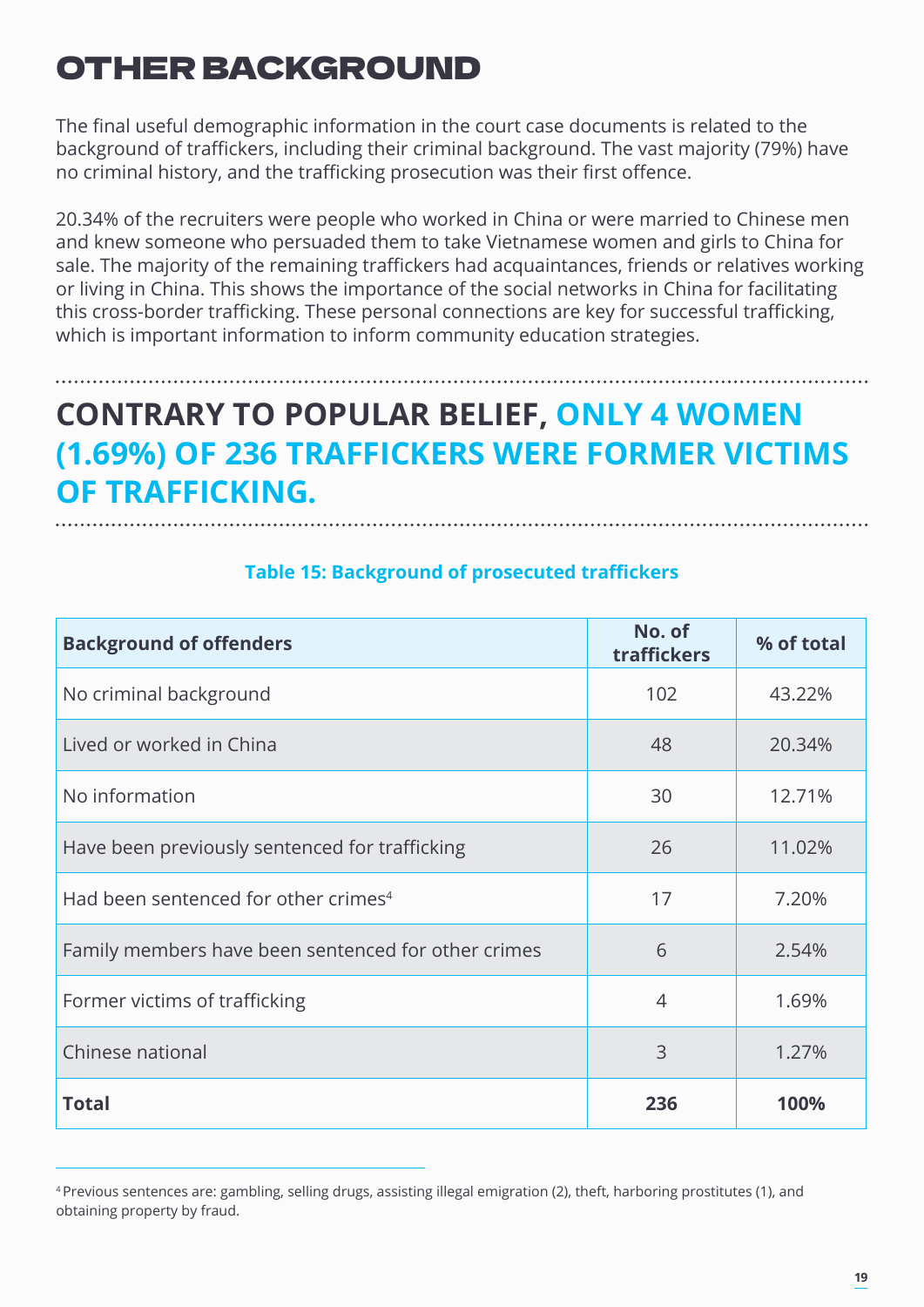### THE NATURE OF TRAFFICKING IN VIETNAM

As mentioned earlier, the majority of victims knew their traffickers before they were tricked into exploitation. The court case documentation includes information about how the traffickers recruited their victims. These details are extremely useful for educating communities about trafficking, and helping them protect themselves against the tricks that traffickers typically use.

The court case information sheds some light on the nature of trafficking, at least for cases that have been successfully prosecuted: the way traffickers recruit their victims, the money involved, and the nature of prosecution.

## **THE MAJORITY OF TRAFFICKERS RECRUIT THEIR VICTIMS THROUGH FALSE PROMISES.**

Despite the difficulties in prosecuting marriage brokerage cases, 25.13% of victims in prosecuted cases were recruited by marriage brokers to get married to Chinese men. A high number are recruited via false job offers (33.67%) and false relationship/friendship offers (25.63%). Prosecution of trafficking cases that involve promises of adoption in China are small, but significant since these cases can be hard to prosecute as trafficking (as opposed to illegal selling of babies).

In table 15, relevant information about the region that was included in the court case documentation is in the notes column.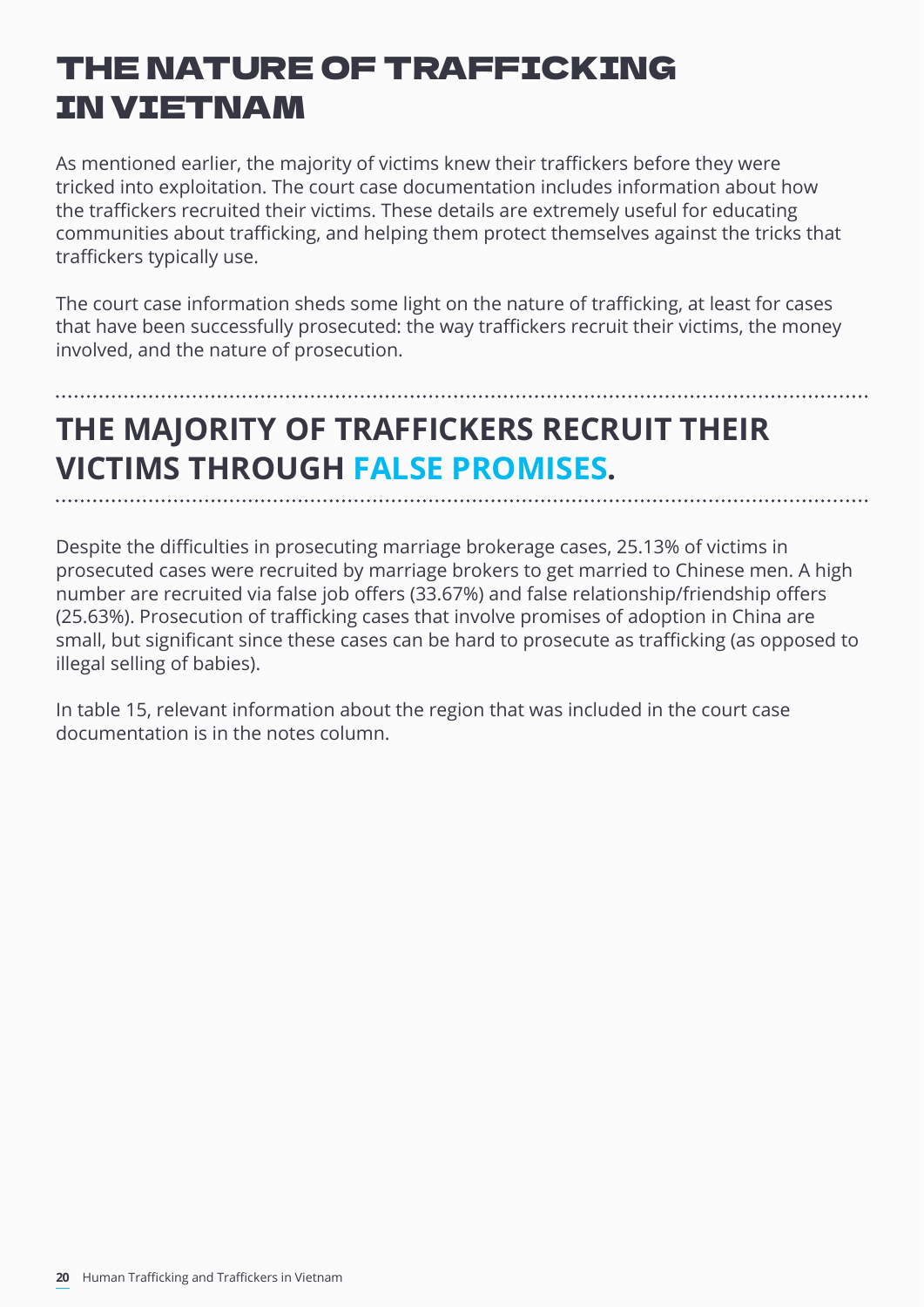#### **Table 16: Means of recruitment of victims in successful cases**

| <b>Means of recruitment</b>                                   | No. of<br>victims | $%$ of<br>total | <b>Notes</b>                                                                                    |
|---------------------------------------------------------------|-------------------|-----------------|-------------------------------------------------------------------------------------------------|
| Marriage brokerage to Chinese men                             | 50                | 25.13%          | 22 in southern provinces,<br>13 in central Vietnam <sup>5</sup> , and<br>15 in northern Vietnam |
| Job offer in China                                            | 40                | 20.10%          | 39 in the north and 1 in Hue                                                                    |
| Invitation from a friend to spend time<br>together in Vietnam | 39                | 19.60%          | All in northern Vietnam                                                                         |
| Promise of marriage (as a boyfriend)                          | 27                | 13.57%          | 1 Kinh and 26 H'mong                                                                            |
| Job offer in Vietnam                                          | 23                | 11.56%          | 18 in northern Vietnam and<br>5 in southern Vietnam                                             |
| Invitation from a friend to spend time<br>together in China   | 12                | 6.03%           | All in northern Vietnam                                                                         |
| Job offer in another country (Korea, Laos)                    | $\overline{4}$    | 2.01%           |                                                                                                 |
| Adoption                                                      | 3                 | 1.50%           | 1 in Nghe An and<br>2 in southern Vietnam                                                       |
| Unconfirmed                                                   | 1                 | 0.50%           |                                                                                                 |
| <b>Total</b>                                                  | 199               | 100%            |                                                                                                 |

#### PAYMENT RECEIVED BY TRAFFICKERS

The Court documents include information about the payment that traffickers received for recruiting victims. This information is potentially not very accurate, as there are incentives for the traffickers to under-report how much they received. However, it gives an indication.

A total of 13 of the cases do not include information about how much the trafficker was paid. Of the others, 41 traffickers didn't receive any payment.

### **THE AVERAGE AMOUNT RECEIVED WAS 36,249,005 VND (\$1,576 US).**

5 These victims were all from Nghe An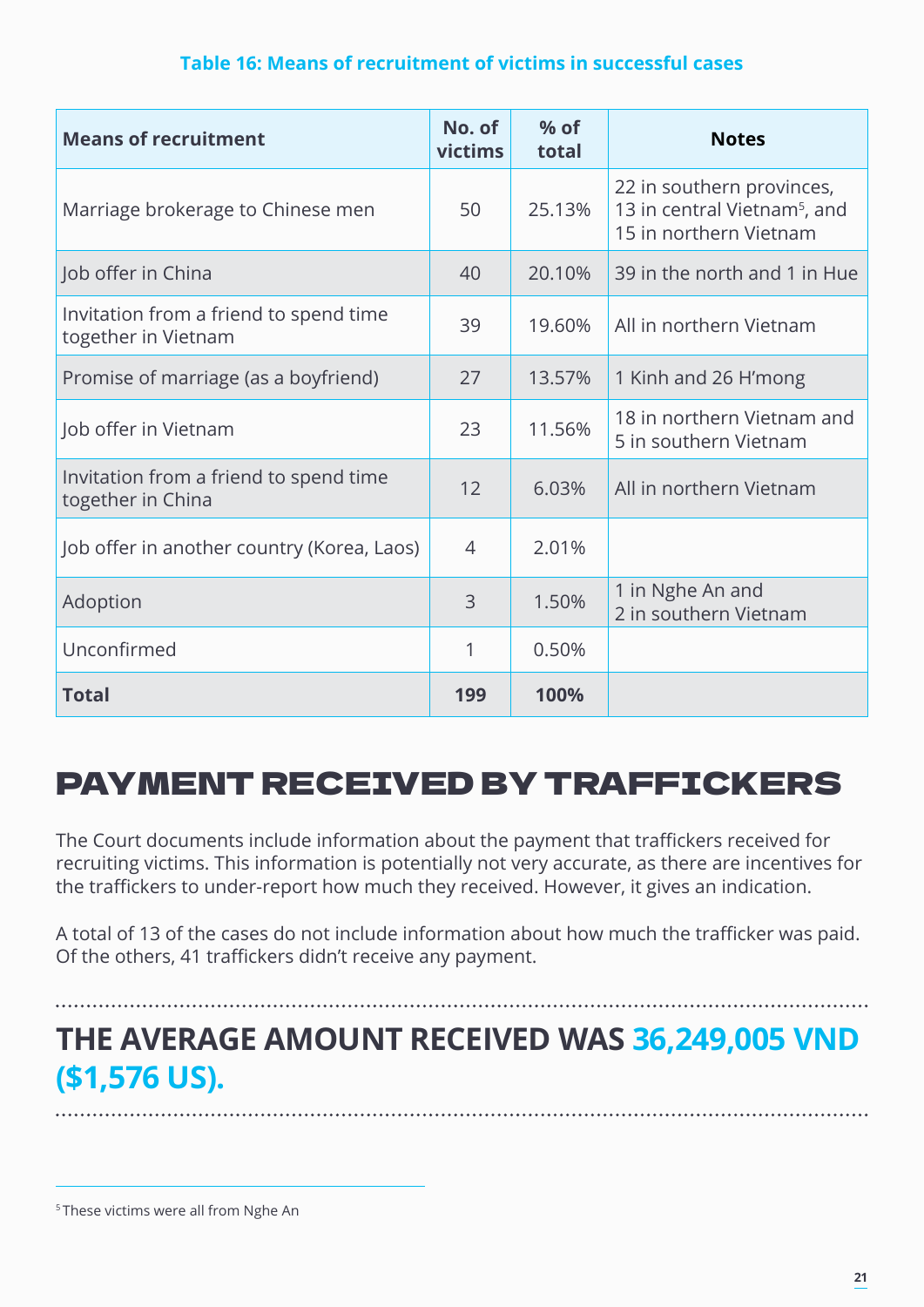The lowest amount received was 200,000 VND (\$8.70 US) and the highest was 382,000,000 VND (\$16,610 US). The 41 recruiters who did not receive payment were either caught in the action of trafficking, or tricked by the higher level traffickers.

The information shows that the majority of the prosecuted cases are low-level recruiters rather than high-level organised criminals, who tend to receive higher amounts for the trade in humans. The high-level traffickers are Chinese or Vietnamese people living in China. Others are Vietnamese who fled the country when their victims were rescued by authorities. Those people often are not able to be identified because prosecuted traffickers or lowlevel recruiters knew very little about them. Some mid-level recruiters were wanted and prosecuted in separate trafficking courts when they came back to Vietnam.

However, it also sheds light on the reality that not all trafficking is highly lucrative. Many of these prosecuted traffickers are not receiving a substantial payment for their crimes. These trafficking situations are more 'opportunistic' with both traffickers and victims being highly vulnerable in situations of poverty and taking risks as a result. As the majority of these cases are 'bride' trafficking, we know that the majority of the 'husbands' are very poor or disadvantaged (e.g. disabled) men who are not able to 'compete' for a wife in China. Thus, they are not paying very high prices for their wives. This informal trade in wives is not highly lucrative, however the amounts are significant for these impoverished victims and traffickers. Formal marriage brokerage involves much higher amounts of money, and the highest amounts paid in these cases are the official marriage brokerage cases.

### SENTENCE FOR PROSECUTED TRAFFICKERS

The majority of cases resulted in a jail term for the traffickers. The average term imposed in these cases was 8.8 years. Note that this is only slightly above the minimum sentence of 8 years stipulated in the Penal Code.

### **THERE IS EVIDENCE THAT HAVING A BLUE DRAGON LAWYER INVOLVED RESULTS IN A HIGHER SENTENCE, WITH THE AVERAGE SENTENCE FOR BLUE DRAGON CASES AT 10 YEARS, AND FOR THE OTHER CASES 9 YEARS.**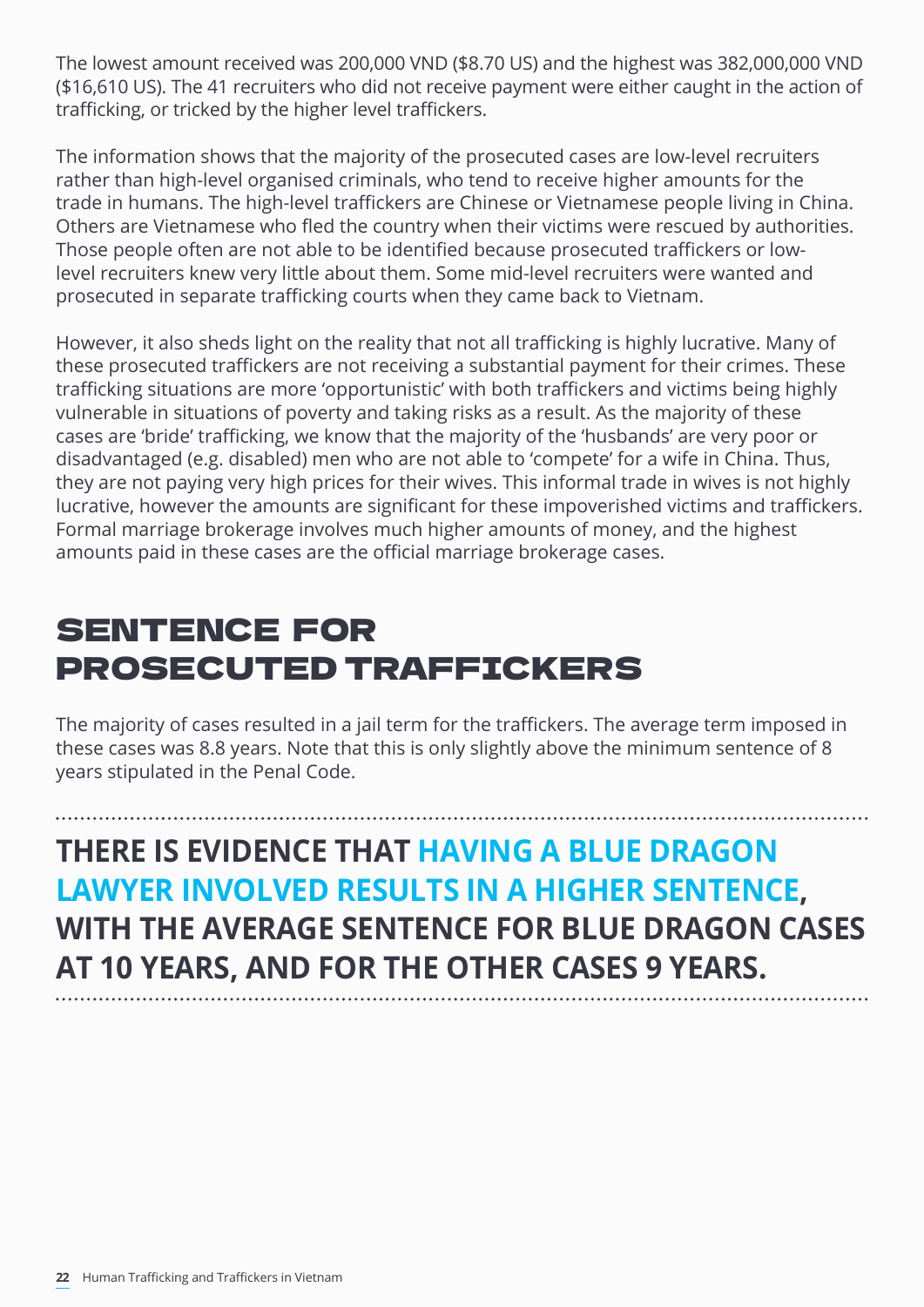| Table 17: Sentences imposed |  |  |
|-----------------------------|--|--|
|                             |  |  |
|                             |  |  |

| <b>Sentence</b>   | <b>Total traffickers</b> | <b>Supreme Court cases</b> | <b>Blue Dragon cases</b> |
|-------------------|--------------------------|----------------------------|--------------------------|
| Probation         |                          |                            |                          |
| No sentence       |                          |                            |                          |
| Sentenced         | 217                      | 103                        | 114                      |
| Wanted (ran away) | 15                       |                            |                          |
| <b>Total</b>      | 236                      | 110                        | 126                      |

#### COMPENSATION AWARDED TO VICTIMS

The Vietnamese Penal Code articles 150 and 151 that regulate human trafficking include provisions for traffickers to pay compensation to victims. In these cases, a very high number included compensation orders; 129 of 217 traffickers (59%) were ordered to pay compensation. The average amount of compensation awarded was 31,106,380 VND (\$1,350 US) $\degree$ . This is above the minimum amount regulated in the Penal Code of 20 million VND, but is still quite low.

**WITH BLUE DRAGON REPRESENTATION, 73 OF 114 TRAFFICKERS WERE ORDERED TO PAY THEIR VICTIMS AN AVERAGE OF 39,852,000 VND. WITHOUT BLUE DRAGON REPRESENTATION, 56 OF 103 TRAFFICKERS WERE ORDERED TO PAY THEIR VICTIMS AN AVERAGE OF 20,425,000 VND. 19 CASES PROVIDED NO INFORMATION ON COMPENSATION**

<sup>&</sup>lt;sup>6</sup> Note that we only have information about compensation awarded, not what was actually paid by the traffickers.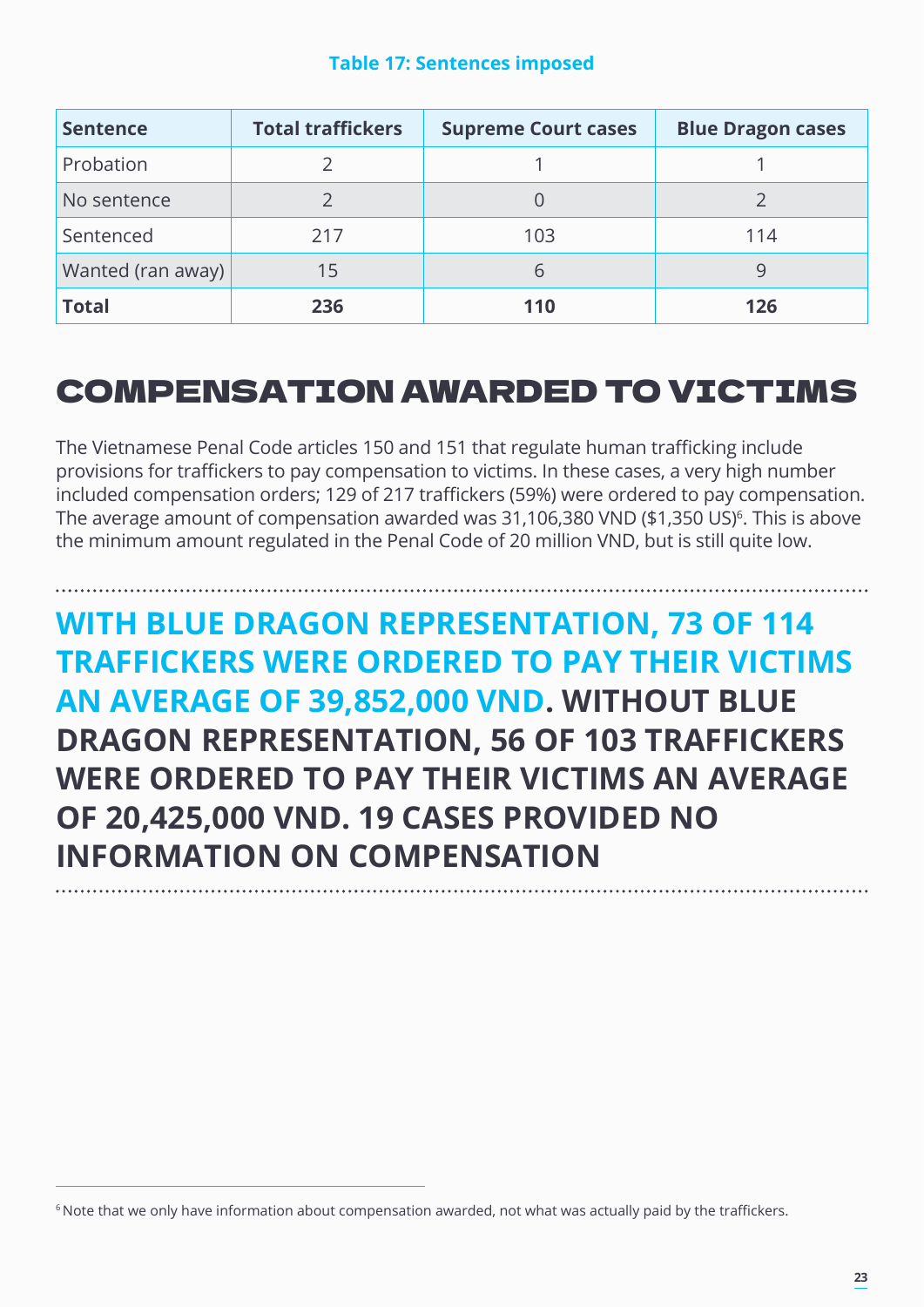# PART 3: IMPLICATIONS OF

# THIS INFORMATION

### INFORMING COMMUNITY PREVENTION STRATEGIES

The data informing this analysis, while limited, does give an insight into the nature of trafficking in Vietnam, and the profile of traffickers and victims. This information is extremely useful in anti-trafficking work, giving insight into the practices of traffickers and thus into how to counter them.

There are some key points that can be instructive for community education campaigns and should be shared with vulnerable populations. Specifically:

- **•** That the majority of traffickers are known to their victims, living close by, or establish a relationship online with their victim prior to the trafficking.
- **•** That a large number of recruiters find their victims online, then make offers and promises. To counter this, it is necessary to not only educate vulnerable young people about this risk, but also teach them the skills to critically examine job offers and online relationships, thereby reducing the risk of being exploited.
- **•** That recruiting victims for forced marriages or labour slavery is a crime and that prosecution results in stiff prison sentences and compensation payments, and is thus not worth the small amounts of money paid to the recruiters.

The information about the demographics of victims can help to target education and prevention campaigns to the relevant populations; ethnic minority women and girls under 30 in economic difficulties.

### **THE VERY HIGH NUMBER OF ETHNIC MINORITY GIRLS, ESPECIALLY H'MONG GIRLS, WHO WERE TRICKED BY ONLINE 'BOYFRIENDS' INDICATES A STRONG NEED FOR ONLINE SAFETY EDUCATION AS WELL AS BEHAVIOURAL CHANGE STRATEGIES AROUND EARLY MARRIAGE. 7**

<sup>7</sup>See also the report by Blue Dragon, iSEE and SecDev Foundation, 2021, *Online Human Trafficking Risks for Ethnic Minority Students and Youth.*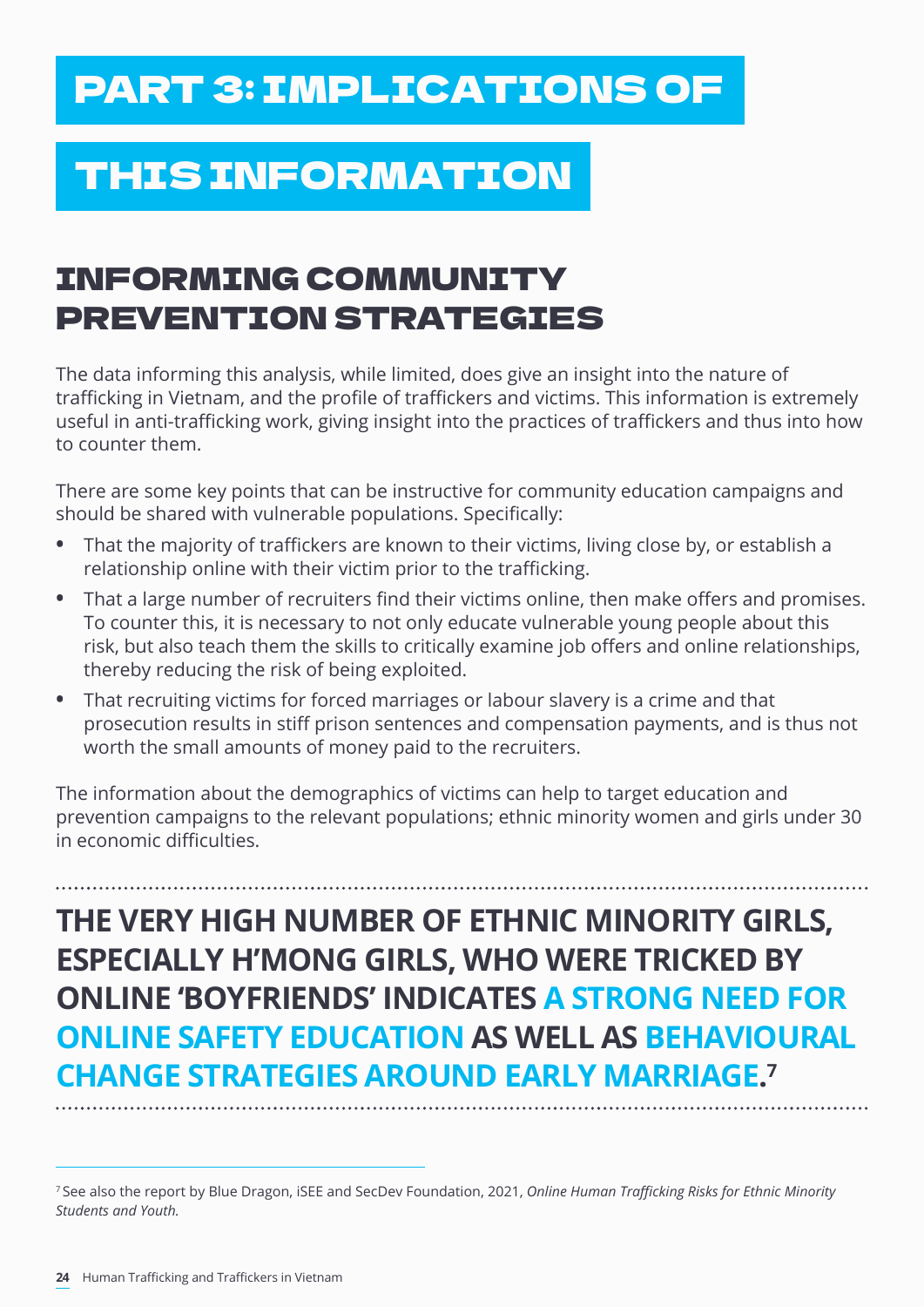The information about the demographics of the recruiters indicates that economic development strategies should not only target potential victims, but also recruiters. As most of the recruiters come from the same communities and are similarly poor, undereducated and disadvantaged, economic development in these communities should not only reduce vulnerability to trafficking, but also dissuade potential recruiters from taking up trafficking as a livelihoods option.

#### STRENGTHENING LAW ENFORCEMENT

The large number of victims who were rescued in the process of crossing the border is a good sign that training and capacity building of border guard forces and improving patrols is paying off. As this data only includes successful cases, the sample is quite biased as cases caught 'in action' are easier to prosecute. However, the absolute numbers of cases stopped in process is still significant.

The bias demonstrated in these cases is indicative of the bias seen among police and other law enforcement; that trafficking is primarily a cross-border problem, and that it mainly affects women and girls.

### **THE COURT CASES DATA ILLUSTRATES THAT THERE IS A NEED FOR MORE LAW ENFORCEMENT FOCUS ON DOMESTIC TRAFFICKING, AND TRAFFICKING OF MEN AND BOYS WHICH IS PRIMARILY FOR THE PURPOSE OF LABOUR EXPLOITATION.**

The law is still quite weak on both these forms of trafficking, and the planned revision of the law during 2021 offers an opportunity to strengthen the law. However, law revision is insufficient: the awareness and motivation of law enforcement is essential to ensure successful prosecution as well as prevention of these forms of trafficking.

There is fairly strong evidence in this report that having a competent, experienced lawyer representing the victim in the trial leads to higher sentences for traffickers, and higher and more likely compensation awards for victims. This affirms the importance of legal representation, not only for victim protection, but to improve justice. The work Blue Dragon has done with the Ministry of Public Security to develop Circular 46 to ensure victim representation<sup>8</sup> is thus even more important. All agencies involved in counter trafficking work should ensure the effective training and implementation of this Circular to protect victims and strengthen prosecution and justice for trafficking criminals.

<sup>8</sup>Circular 46/2019/TT-BCA, Regulating the responsibilities of People's Public Security Forces in implementing the provisions of the 2015 Criminal Procedure Code regarding the right to defence of persons held in emergency custody, persons arrested for criminal acts in flagrante or wanted notices, temporary detainees, suspects; defending the legitimate rights and interests of the victims, litigants, the accused and persons proposed to be prosecuted, October 10, 2019.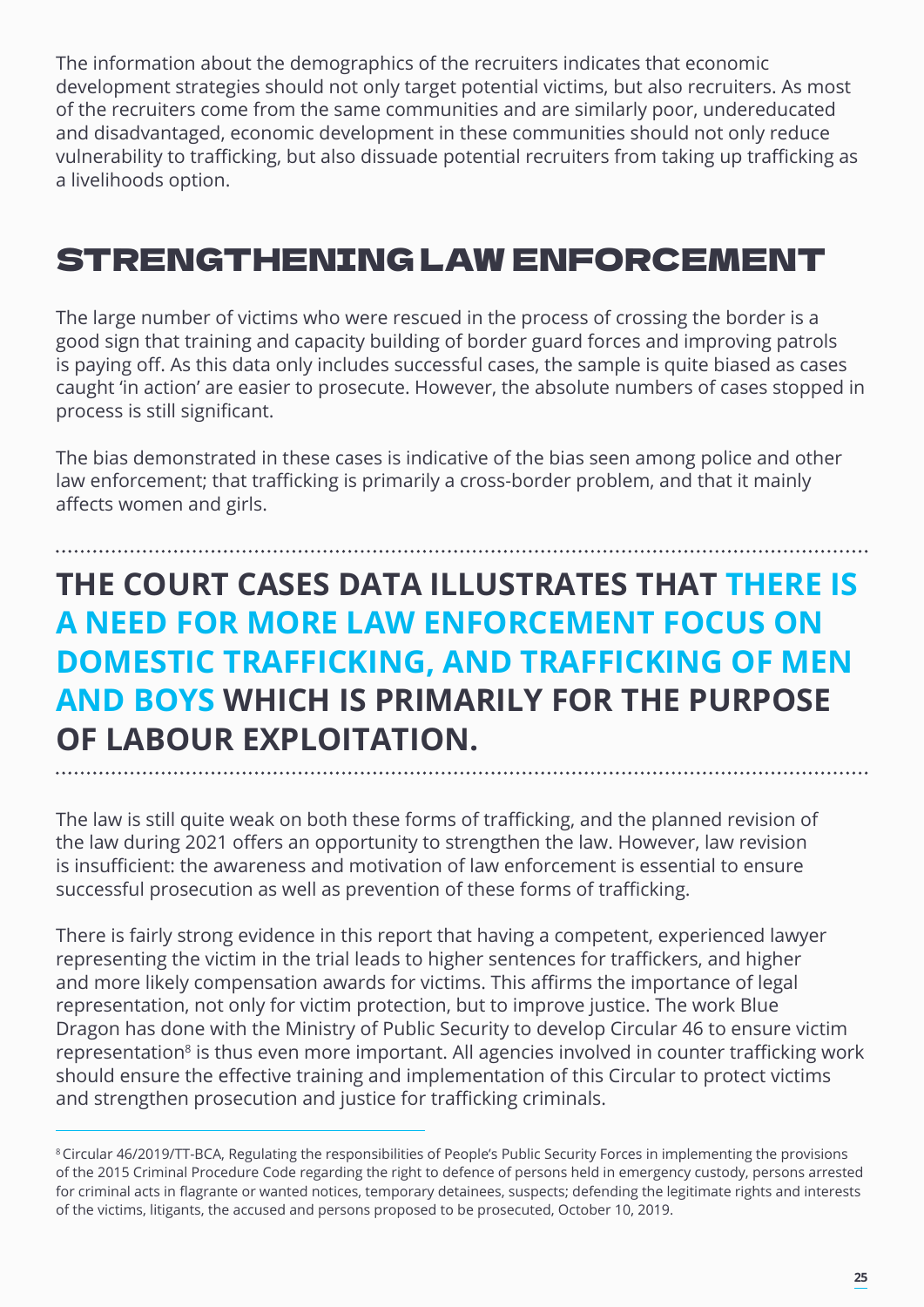# PART 4: RECOMMENDATIONS

This analysis and the implications of the data contained suggests the following recommendations for organisations and government agencies working on human trafficking, particularly the trafficking of women and girls to China for the purpose of sexual exploitation.



### PREVENTION OF TRAFFICKING

- 1. Organizations focused on prevention of trafficking should take the following into consideration:
	- a. Target prevention campaigns to the most vulnerable populations: poor women and girls under 30yrs, ethnic minority people (both men and women), especially H'mong people.
	- b. Prevention campaigns should specifically include online safety training and clear, practical information about how to assess an online offer of marriage, friendship or a job.
	- c. Prevention campaigns should stress that most traffickers are known to their victims, not strangers who kidnap or otherwise abduct victims.
	- d. Prevention campaigns should consider potential traffickers as a target audience, and include information about the specifics of human trafficking crimes and the applicable penalties.
- 2. Prevention should include economic development, which will likely not only reduce vulnerability of potential victims, but also provide other opportunities for potential traffickers.

### LAW ENFORCEMENT

- 1. Organizations should continue to focus on training for law enforcement, particularly in ensuring that police and border guards understand the laws around human trafficking, and understand this information about vulnerability and the nature of trafficking in order to effectively counter it.
- 2. There is a need to encourage law enforcement to focus more on arrest and prosecution of other forms of trafficking, particularly domestic trafficking and labour exploitation. This may involve some law reform, however it seems that many police believe that 'human trafficking equals cross border trafficking of women and girls', so changing this understanding is essential for law enforcement to 'acknowledge' and address other forms of trafficking.
- 3. There is an urgent need to train police and Legal Aid in the importance of victim representation, and develop skills for Legal Aid to provide legal advocacy.